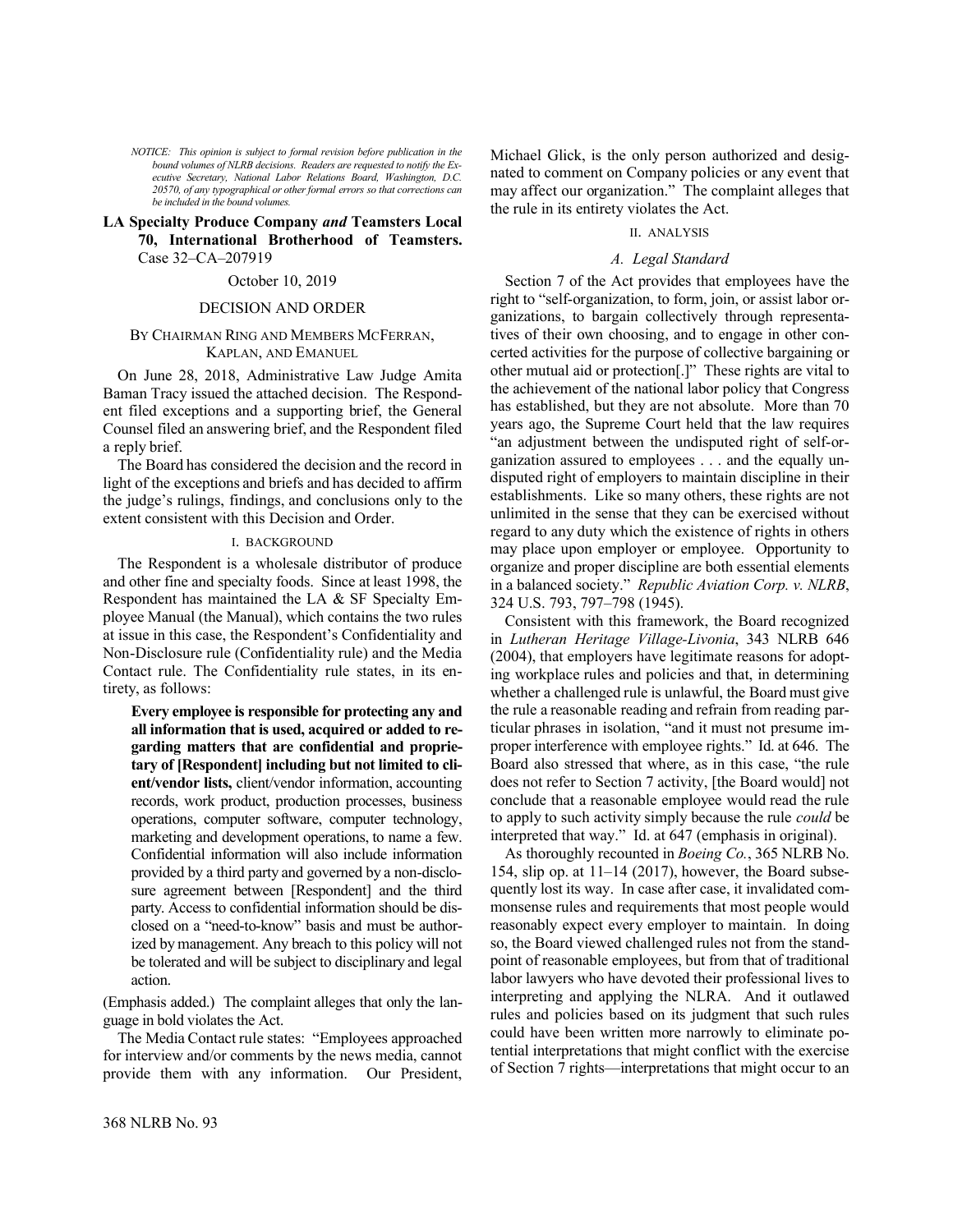1

experienced labor lawyer but that would not cross a reasonable employee's mind.

*Boeing* recommitted the Board to the balanced approach required by *Republic Aviation* in two important ways. First, *Boeing* repudiated the quest for "linguistic precision" that had prevailed under the misapplied "reasonably construe" prong of the *Lutheran Heritage* standard, under which the Board demanded a "perfection that literally [was] the enemy of the good." 365 NLRB No. 154, slip op. at 2. Instead, *Boeing* requires the Board to determine whether a facially neutral rule, reasonably interpreted, would potentially interfere with the exercise of NLRA rights. Id., slip op. at 3. Here, we agree with Member Kaplan's observation in *Boeing* that the outcome of this inquiry "should be determined by reference to the perspective of an objectively reasonable employee who is 'aware of his legal rights but who also interprets work rules as they apply to the everydayness of his job. The reasonable employee does not view every employer policy through the prism of the NLRA.'" Id., slip op. at 3 fn. 14 (quoting *T-Mobile USA, Inc. v. NLRB*, 865 F.3d 265, 271 (5th Cir. 2017)). Accordingly, a challenged rule may not be found unlawful merely because it could be interpreted, under some hypothetical scenario, as potentially limiting some type of Section 7 activity, or because the employer failed to eliminate all ambiguities from the rule, an all-but-impossible task. Id., slip op. at  $9<sup>1</sup>$ 

Second, even if a facially neutral rule, when reasonably interpreted, would potentially interfere with the exercise of NLRA rights, *Boeing* also requires the Board to "evaluate . . . (i) the nature and extent of the potential impact on NLRA rights, *and* (ii) legitimate justifications associated with the rule." Id., slip op. at 3 (emphasis in original). Having performed this two-step evaluation, the Board will find that "the rule's maintenance . . . violate[s] Section  $8(a)(1)$  if ... the justifications are outweighed by the adverse impact on rights protected by Section 7." Id., slip op. at 16.

In order to provide the certainty and predictability that the Supreme Court in *First National Maintenance* required, the Board will, over time, sort employer rules into three categories:

*Category 1* will include rules that the Board designates as lawful to maintain, either because (i) the rule, when reasonably interpreted, does not prohibit or interfere with the exercise of NLRA rights; or (ii) the potential adverse impact on protected rights is outweighed by justifications associated with the rule. . . .

*Category 2* will include rules that warrant individualized scrutiny in each case as to whether the rule would prohibit or interfere with NLRA rights, and if so, whether any adverse impact on NLRA-protected conduct is outweighed by legitimate justifications.

*Category 3* will include rules that the Board will designate as *unlawful* to maintain because they would prohibit or limit NLRA-protected conduct, and the adverse impact on NLRA rights is not outweighed by justifications associated with the rule.

Id., slip op. at 3–4 (emphasis in original). However, these categories "will represent a classification of *results* from the Board's application of the new test. The categories are not part of the test itself." Id., slip op. at 4 (emphasis in original).

As indicated, the classification of types of rules will result from application of the *Boeing* test over a period of time.<sup>2</sup> However, we provide the following points of clarification for the guidance of parties in future litigation.

First, it is the General Counsel's initial burden in all cases to prove that a facially neutral rule *would* in context be interpreted by a reasonable employee, as defined above, to potentially interfere with the exercise of Section 7 rights.<sup>3</sup> If that burden is not met, then there is no need for the Board to take the next step in *Boeing* of addressing any general or specific legitimate interests justifying the rule. The rule is lawful and fits within *Boeing* Category 1(a). There will be no need for further case-by-case litigation of the legality of a rule so classified. As discussed below, we find the Confidentiality and Media Contact rules at issue in this case are lawful and belong in Category 1(a).

<sup>&</sup>lt;sup>1</sup> As the Board in *Boeing* properly recognized, "[t]he Supreme Court has stressed the need to provide 'certainty beforehand'" so that employers "can 'reach decisions without fear of later evaluations labeling . . . conduct an unfair labor practice' . . . ." Id., slip op. at 14 fn. 74 (quoting *First National Maintenance Corp. v. NLRB*, 452 U.S. 666, 678–679 (1981)). And the Board in *Boeing* also recognized that its "rules" jurisprudence "is an area where the Board has a special responsibility to give parties certainty and clarity." Id., slip op. at 14.

<sup>2</sup> Going forward, we prefer to designate the two subdivisions of Category 1 as 1(a) and 1(b).

<sup>&</sup>lt;sup>3</sup> The word *potentially* as used in *Boeing* must not be misunderstood. It does not turn the first step of the *Boeing* analysis into an inquiry into whether the rule at issue *could* be interpreted to prohibit Sec. 7 activity.

As *Boeing* itself makes clear, a challenged rule may not be found unlawful merely because it could be interpreted, under some hypothetical scenario, as potentially limiting some type of Sec. 7 activity. Id., slip op. at 9; see also *Lutheran Heritage*, 343 NLRB at 647 ("Where . . . the rule does not refer to Section 7 activity, we will not conclude that a reasonable employee would read the rule to apply to such activity simply because the rule *could* be interpreted that way." (emphasis in original)). Rather, the word *potentially* reflects the commonsense understanding that even when a rule would be reasonably interpreted to prohibit Sec. 7 activity, it may not actually interfere with such activity. Employees may be unaware of the rule or may choose to disregard it.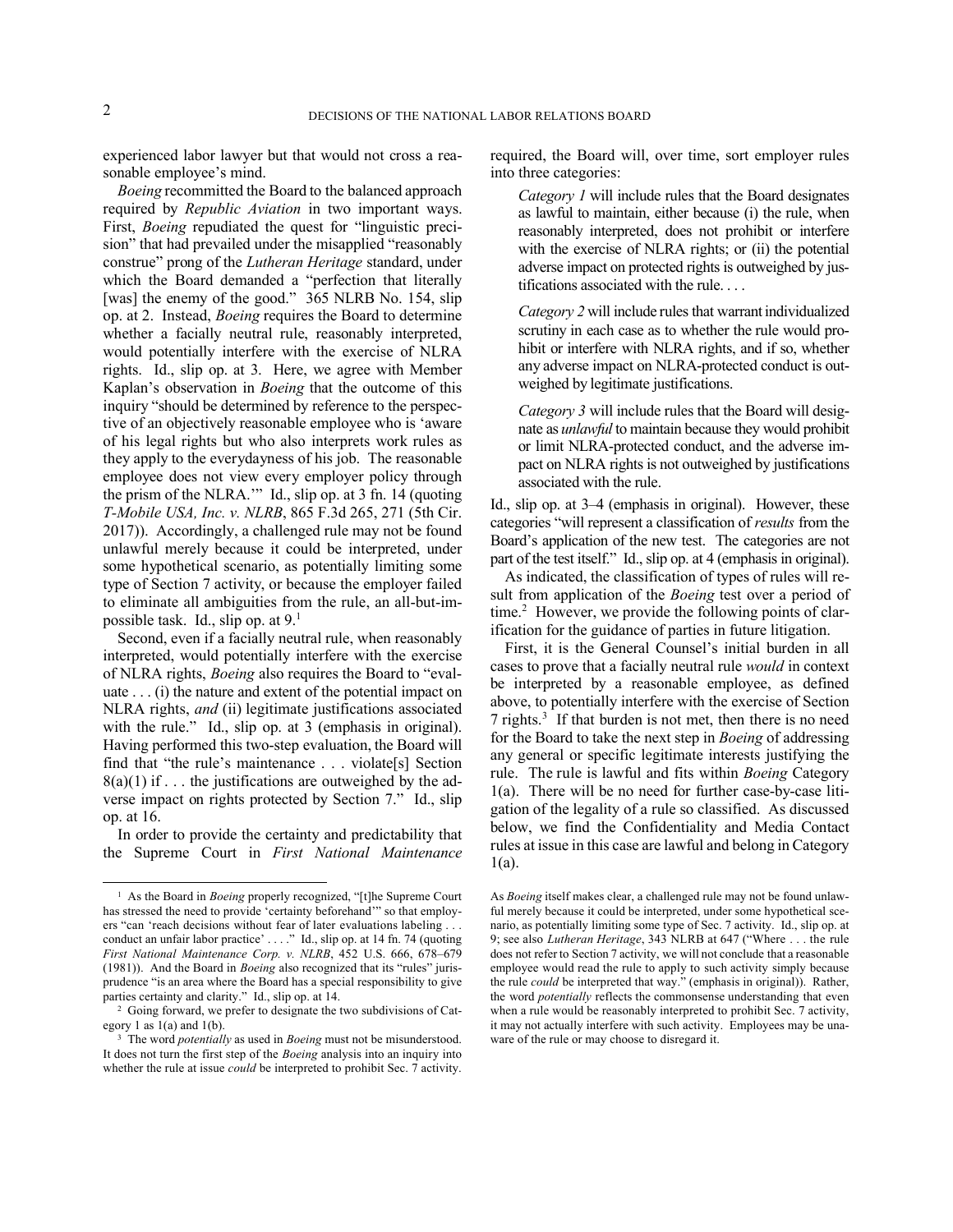Second, if the General Counsel meets the initial burden of proving that a reasonable employee would interpret a rule to potentially interfere with the exercise of Section 7 rights, the *Boeing* analysis will require a balancing of that potential interference against the legitimate justifications associated with the rule. In many instances, we anticipate that it will be possible to strike a general balance of competing employee rights and employer interests for certain types of rules, thus eliminating the need for further caseby-case balancing. When the balance favors the general employer interests over the potential interference with the exercise of Section 7 rights, the rule at issue will be lawful and will fit within *Boeing* Category 1(b). When the potential for interference with the exercise of Section 7 rights outweighs any possible employer justification, the rule at issue will be unlawful and will fit within *Boeing* Category 3.<sup>4</sup> In this respect, the practice of setting a legal standard based on the one-time application of the *Boeing* balancing test is consistent with other standards set by a similar onetime balancing of employee rights and employer interests in precedent that *Boeing* did not disturb.<sup>5</sup>

Third, in some instances, it will not be possible to draw any broad conclusions about the legality of a particular rule because the context of the rule and the competing rights and interests involved are specific to that rule and that employer. These rules will fit in *Boeing* Category 2.

With this clarification, we now turn to an analysis of the two rules at issue.

### *B. Confidentiality Rule*

The Respondent's Confidentiality rule, in relevant part, requires employees to preserve the confidentiality of information "regarding matters that are confidential and proprietary of [Respondent] including but not limited to client/vendor lists." Applying *Boeing,* the judge found the maintenance of this rule unlawful. In her view, the rule interferes with the exercise of Section 7 rights, and the interference outweighs the Respondent's business justification for the rule. The Respondent's client and vendor lists contain sensitive information about pricing and discounts, and the judge acknowledged that the Respondent has a

-

substantial justification in preventing this information from being disclosed to its competitors. The judge found, however, that as written, the Confidentiality rule is not targeted at protecting this sensitive information, and it prohibits employees from sharing even customer and vendor names with third parties, such as a labor organization. The judge also noted that employees have a Section 7 right to appeal to an employer's customers in a labor dispute. In conclusion, she found that the Confidentiality rule infringes on the exercise of Section 7 rights to an extent that "tips the scale in favor of employee rights." For the following reasons, we reverse.<sup>6</sup>

Preliminarily, we agree that employees have a Section 7 right to concertedly appeal to third parties, including their employer's customers, for support in a labor dispute. See *Eastex, Inc*. *v. NLRB*, 437 U.S. 556, 565 (1978); *Trinity Protection Services*, 357 NLRB 1382, 1383 (2011); *Kinder-Care Learning Centers*, 299 NLRB 1171, 1171– 1172 (1990); *Allied Aviation Service Co. of New Jersey*, 248 NLRB 229, 230 (1980), enfd. mem. 636 F.2d 1210 (3d Cir. 1980). But the judge did not explain, and we are unable to perceive, how the language at issue would be reasonably read to interfere with that right. The Confidentiality rule requires employees to protect the confidentiality of the Respondent's client and vendor lists. It says nothing about *talking* to the Respondent's clients or vendors.

In addition, "employees may be lawfully disciplined or discharged for using for organizational purposes information improperly obtained from their employer's private or confidential records." *Macy's, Inc.*, 365 NLRB No. 116, slip op. at 4 (2017). This is so because the Act does not protect employees who divulge information that their employer lawfully may conceal. Id. (citing *International Business Machines Corp.*, 265 NLRB 638 (1982) (employer lawfully discharged employee who knowingly distributed salary information illicitly obtained from confidential wage table compiled by employer for its own internal use)).

We find that the Confidentiality rule, as interpreted by an objectively reasonable employee, does not prohibit or

<sup>4</sup> E.g., *Prime Healthcare Paradise Valley, LLC*, 368 NLRB No. 10 (2019). We note that the *Boeing* opinion misleadingly stated that "[a]n example of a Category 3 rule would be a rule that prohibits employees from discussing wages or benefits with one another." 365 NLRB No. 54, slip op. at 4. On the contrary, a rule that *expressly* prohibits employees from discussing wages is not facially neutral and would be found unlawful under longstanding precedent predating *Boeing* and *Lutheran Heritage*. See, e.g., *Triana Industries, Inc.*, 245 NLRB 1258 (1979); *Coosa Valley Convalescent Center*, 224 NLRB 1288 (1976). However, a facially neutral rule that an objectively reasonable employee would interpret as prohibiting discussion of wages with co-workers would be unlawful and fit within *Boeing* Category 3 because the potential impact on the exercise of a core Sec. 7 right outweighs any possible employer

interest, whether general for all employers or specific to the employer involved, in maintaining such a rule.

<sup>5</sup> E.g., *Peyton Packing Co.*, 49 NLRB 828 (1943) (no-solicitation rules), enfd. 142 F.2d 1009 (5th Cir. 1944), cert. denied 323 U.S. 730 (1944); *Stoddard-Quirk Mfg. Co.*, 138 NLRB 615 (1962) (no-distribution rules); *Republic Aviation Corp. v. NLRB*, 324 U.S. 793 (1945).

<sup>6</sup> On June 27, 2018, the General Counsel filed a motion to withdraw the complaint allegation that the Confidentiality rule is unlawful. The motion was filed after the parties had litigated the issue and one day before the judge issued her decision in this case. In these circumstances, we find that it would effectuate the policies of the Act to rule on this issue. Accordingly, the motion is denied.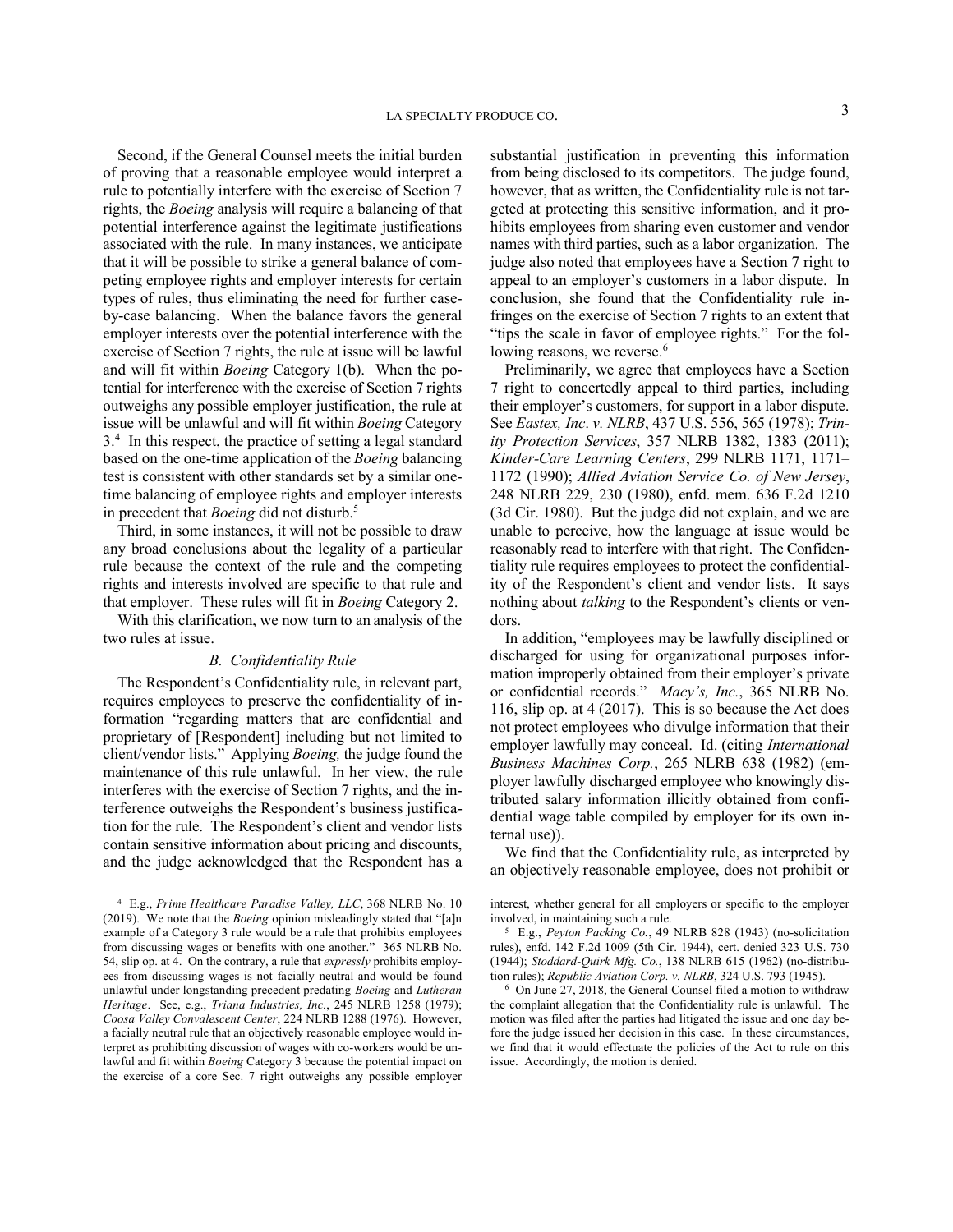-

interfere with the exercise of Section 7 rights. Contrary to the judge's finding, the rule does not prohibit employees from disclosing the names of the Respondent's customers and vendors to third parties, such as labor organizations. The disputed portion of the rule only applies to disclosure of the Respondent's "client/vendor lists." The other categories of information prohibited from disclosure—"accounting records, work product, production processes, business operations, computer software, computer technology, marketing and development operations, to name a few"—further confirm that the portion of the Confidentiality rule at issue only applies to the Respondent's own nonpublic, proprietary records.<sup>7</sup>

Having found that an objectively reasonable employee would not interpret the Respondent's Confidentiality rule as potentially interfering with the exercise of Section 7 rights, no consideration of the asserted business justifications offered for the rule is necessary in order to find it lawful under *Boeing*. 8 Further, we now generally categorize rules that prohibit the disclosure of confidential and proprietary customer and vendor lists as Category 1(a) rules. Rules seeking to protect such lists target the protection of business information a company has developed over time. These rules do not target information central to the exercise of Section 7 rights, such as employee salary or wage information. Nor do they prohibit employees from appealing to customers or vendors for support in a labor dispute, or from disclosing the names and locations of customers or vendors derived from sources other than the employer's own confidential records.<sup>9</sup>

## *C. Media Contact Rule*

The Media Contact rule provides that "[e]mployees approached for interview and/or comments by the news media, cannot provide them with any information. Our President, Michael Glick, is the only person authorized and designated to comment on Company policies or any event that may affect our organization." For reasons stated below, we reverse the judge and find that the Media Contact rule does not violate the Act.

Employees may engage in protected concerted activity "when they seek to . . . improve their lot as employees through channels outside the employee-employer relationship." *Eastex*, 437 U.S. at 565. Thus, Section 7 generally protects employees when they speak with the media about working conditions, labor disputes, or other terms and conditions of employment. See, e.g., *Valley Hospital Medical Center*, 351 NLRB 1250 (2007), enfd. mem. sub nom. *Nevada Service Employees Union, Local 1107, SEIU v. NLRB*, 358 Fed. Appx. 783 (9th Cir. 2009); *Mas-Tec Advanced Technologies*, 357 NLRB 103 (2011), enfd. sub nom. *DirecTV, Inc. v. NLRB*, 837 F.3d 25 (D.C. Cir. 2016), cert. denied 138 S.Ct. 92 (2017); see also *Kinder-Care Learning Centers*, 299 NLRB at 1171 (finding unlawful a rule prohibiting employees from discussing terms and conditions of employment with third parties). However, the Media Contact rule at issue here is not facially unlawful unless it would reasonably be interpreted as infringing on the Section 7 right to communicate employees' personal opinions about wages, hours, or working conditions to the media. We find otherwise. When reasonably interpreted as required by *Boeing*, the Media Contact rule provides only that when employees are approached by the news media for comment, they cannot speak *on the Respondent's behalf*. Since employees have no right under the National Labor Relations Act to speak on their employer's behalf, the Media Contact rule does not potentially interfere with the exercise of NLRA rights.

The Media Contact rule speaks only to situations in which employees are *approached* by the news media, and it only prohibits employees from speaking *on the Re*spondent's behalf.<sup>10</sup> We recognize that the first sentence of the rule, standing alone, might suggest that employees may never speak to the news media—on behalf of the Respondent or themselves—when approached for comment.

<sup>7</sup> In finding the rule unlawful, the judge stated that the rule was not clear about what employees could share because "the record lacks any evidence as to whether it is well-known to employees what customer and vendor lists are as defined by Respondent" and because the Respondent's director of human resources and customer service, Wesley Wong, testified inconsistently regarding whether customer names and locations are confidential. We disagree with the judge's rationale. The issue here concerns the lawfulness of the Confidentiality rule on its face, and *Boeing* requires that the rule be *reasonably* interpreted. In other words, whether the rule potentially interferes with the exercise of Sec. 7 rights is determined under an objective standard. Evidence, or the lack of evidence, concerning how Wong or the Respondent's employees interpret the rule does not control that objective inquiry.

<sup>&</sup>lt;sup>8</sup> We do not mean to suggest that the justification asserted for a rule of this kind lacks merit. It requires no great act of imagination to picture the grave harm that disclosure of the Respondent's customer and vendor lists could inflict on its business. However, absent proof that employees

would reasonably interpret the rule as potentially interfering with the exercise of any Sec. 7 right, there is no need to consider and weigh any justifications for the rule.

<sup>9</sup> Union Trustee Richard Fierro testified that the Union is currently organizing the employees at the Respondent's facility, and for organizing purposes, the Union will collect the names of an employer's clients and vendors so it can make these third parties aware of the working conditions of the employer's employees. But there is no basis for finding that employees supporting the Union's campaign would reasonably believe that the Union could not obtain this information from employees without disclosure of the client and vendor lists.

<sup>10</sup> Unsurprisingly, the Respondent's director of human resources and customer service testified that the purpose of the Media Contact rule is to authorize and designate Glick alone to speak on behalf of the Company so as to prevent "false information" from going out. We do not rely, however, on this testimony to determine how employees would reasonably interpret the rule. We rely on the language of the rule itself.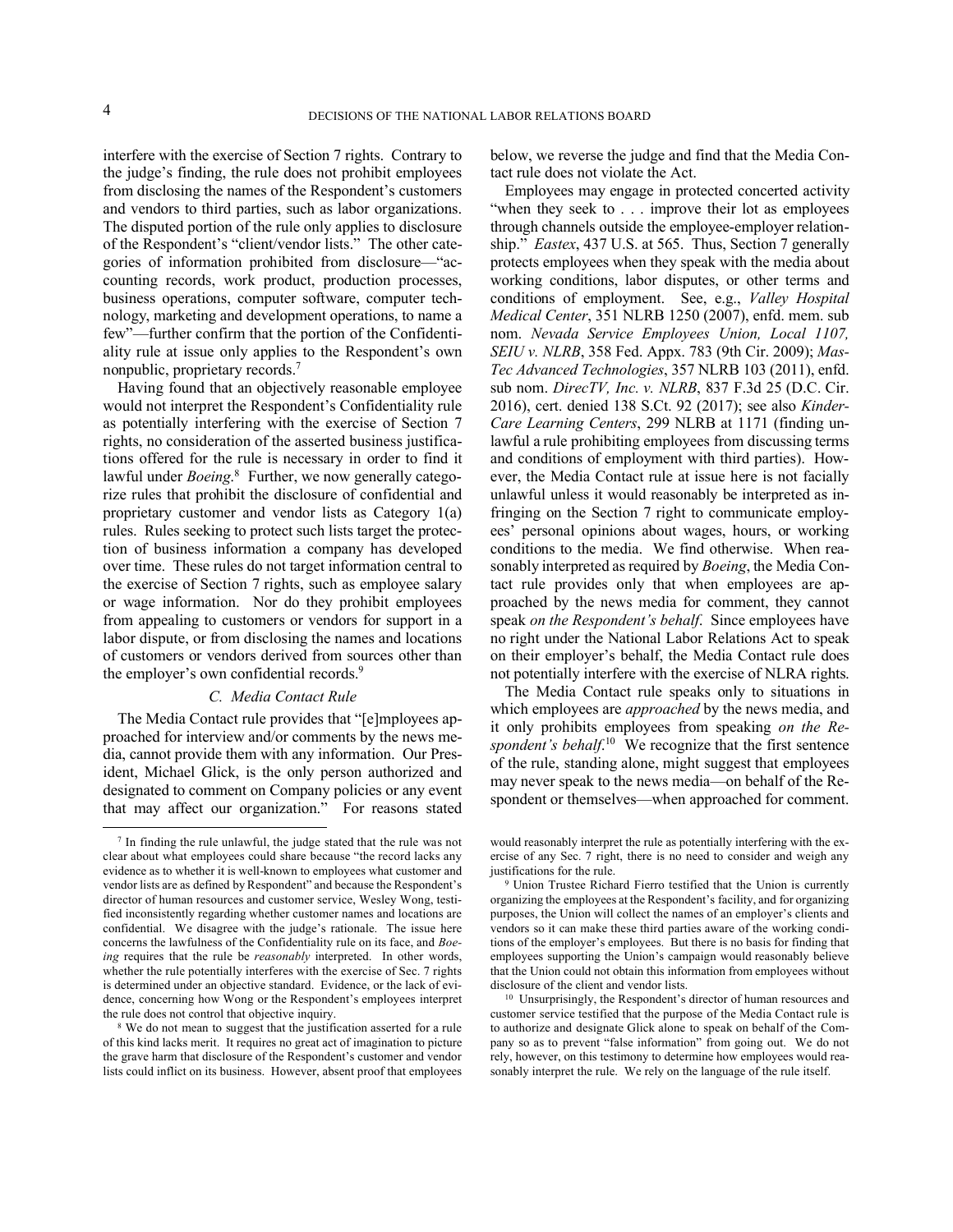But the Board "must refrain from reading particular phrases in isolation," *Lutheran Heritage*, 343 NLRB at 646, and, in any event, the rule in its entirety is at issue. We find, contrary to the judge, that an objectively reasonable employee would understand that the second sentence qualifies the first sentence by explaining that only Glick is authorized and designated to comment on company matters. The phrase "authorized and designated" is key. It signifies that Glick is the Respondent's spokesperson, i.e., the only person authorized to comment about company matters *on the Respondent's behalf*. Thus, read as a whole and from the perspective of a reasonable employee, the rule provides that because only Glick is authorized and designated to comment on company matters, employees approached for comment by the news media cannot speak on the Respondent's behalf.

The General Counsel misreads the Media Contact rule to prohibit employees from *ever* speaking to the media, reading the first sentence to say that employees may never speak to the news media when approached for comment, and reading the second sentence to say that nobody but Glick may comment to the news media, meaning that employees may never do so. Again, however, to read the rule reasonably is to read it as a whole, and reading both sentences together, the second sentence merely explains the prohibition contained in the first sentence against speaking *when approached* for comment by the news media. The second sentence does not expand the prohibition in the first sentence from "when approached" to "at all times." To read the second sentence of the rule that way renders the first sentence entirely superfluous. If the Respondent meant to prohibit its employees from *ever* speaking to the news media, it would not have begun by limiting employees from speaking to the news media only *when*  approached.<sup>11</sup> And again, read together with the second sentence designating Glick as the only person authorized

-

to speak on company matters, a reasonable employee would understand that he or she is only precluded from speaking *on behalf of the Respondent* when approached for comment.

Based on the foregoing application of the *Boeing* test, we find that the Media Contact rule at issue is lawful. Further, we designate rules that prohibit employees from speaking to the media *on behalf of their employer* as *Boeing* Category 1(a) rules. Since there is no Section 7 right to speak to the media on behalf of the employer—i.e., to act as the company spokesperson—such rules, when reasonably interpreted, would not potentially interfere with the exercise of Section 7 rights.

## III. RESPONSE TO DISSENT

Our dissenting colleague disagrees with our analysis for several reasons, most of which were previously articulated in her dissent in *Boeing*. She questions our allocation of the burden of proof in rules-maintenance cases, and she rejects the categorization of work rules and policies that *Boeing* adopts. The dissent then disputes our evaluation of the specific rules at issue in this case. We disagree with our colleague's views for the reasons stated in *Boeing* and those that follow. 12

First, there is no merit to the dissent's criticism of our allocation of the burden of proof in cases of this type. As stated above, it is the General Counsel's burden to prove "that a facially neutral rule *would* in context be interpreted by a reasonable employee . . . to potentially interfere with the exercise of Section 7 rights." This follows inescapably from the undisputed principle that the General Counsel always bears the burden to prove that the Act has been violated,<sup>13</sup> and from *Boeing* itself, which emphasized that, absent evidence that a disputed rule, reasonably interpreted, would prohibit or interfere with the exercise of NLRA rights, "the Board's inquiry into maintenance of the rule

<sup>&</sup>lt;sup>11</sup> We recognize that the rule might have been better written if the order of the two sentences were reversed, and it would be better still if the rule included a statement that employees remain free to express their personal opinions to the media as long as it is clear that they are not speaking on behalf of the company. However, as previously stated, *Boeing* properly rejected "linguistic perfection" as a standard for determining whether the language of a facially neutral employer rule or policy would be reasonably interpreted by an objective employee to interfere with Sec. 7 rights.

As with the rule requiring employees to maintain the confidentiality of client and vendor lists, we do not mean to suggest that the justifications asserted for rules that prohibit employees from speaking to the media on behalf of their employer lack merit. To the contrary, employers have a legitimate and indeed compelling interest in designating who may speak to the news media on their behalf in order to control messaging and thus mitigate risks of economic and reputational harm. However, absent proof that employees would reasonably interpret the Media Contact rule as potentially interfering with the exercise of any Sec. 7 right, there is no need to consider and weigh any justifications for the rule.

<sup>12</sup> In a brief aside, our colleague presents a variation on her oft-repeated charge that we wrongfully modify the law without public participation. We again reject her argument, which is particularly inapposite since this matter was litigated after *Boeing* was decided, and we are merely clarifying that decision. Moreover, the parties and the judge applied *Boeing*, and any interested party who wished to do so could have filed a motion requesting the Board to accept its amicus brief regarding how *Boeing* should be applied to the rules at issue here. Moreover, even accepting our colleague's skepticism that our decision represents a "clarification" of *Boeing*, nothing in the Act, the Board's Rules, the Administrative Procedure Act, or procedural due process principles requires the Board to invite amicus briefing before reconsidering precedent.

<sup>13</sup> See, e.g., *Centex Independent Electrical Contractors Assn.*, 344 NLRB 1393, 1402–1403 (2005) ("[E]very unfair labor practice hearing begins with the presumption that the respondent has obeyed the law, and the General Counsel bears the burden of proving violative conduct by a preponderance of the evidence.").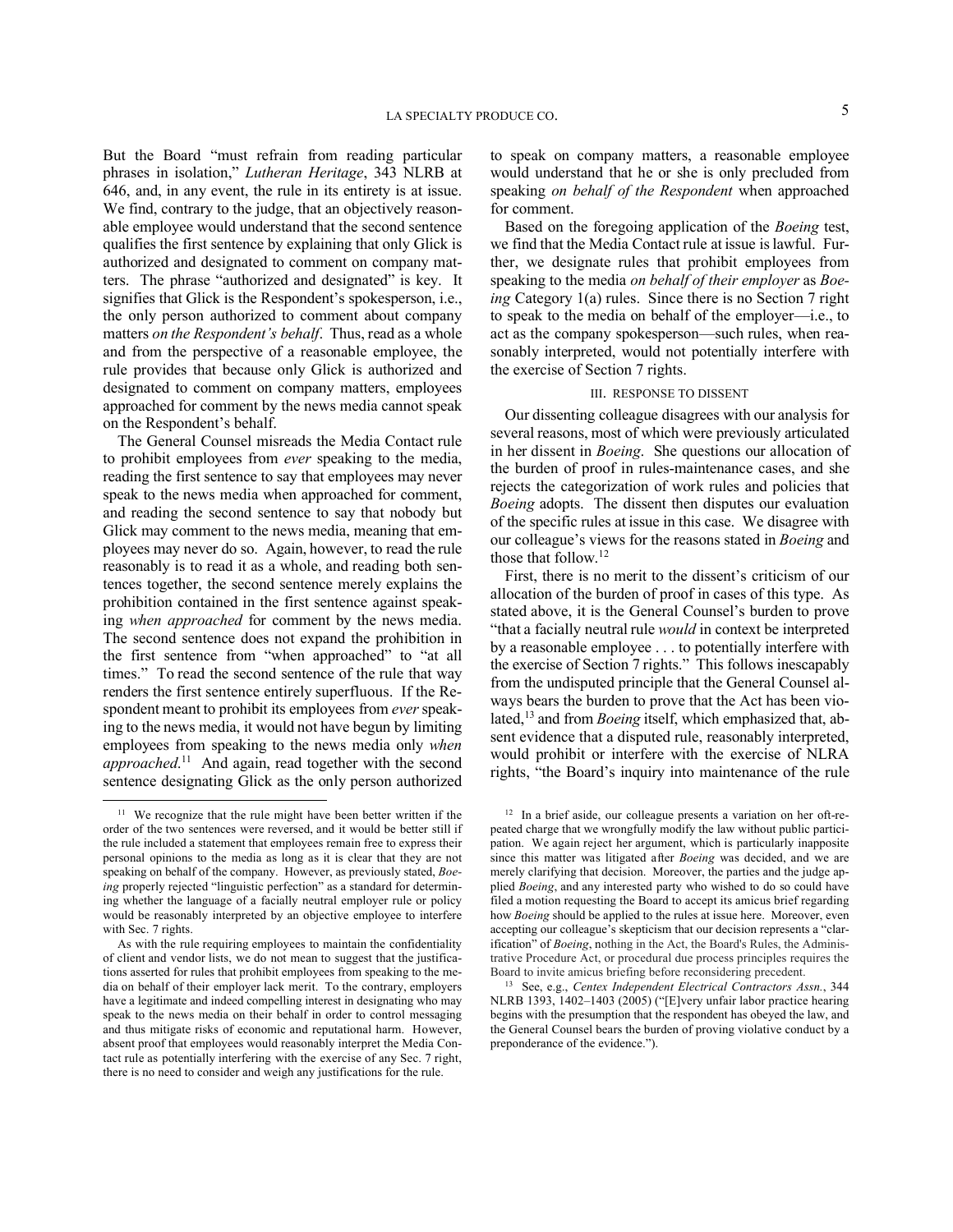-

comes to an end."<sup>14</sup> The dissent finds this standard "perplexing" and the meaning of *would* "elusive." We see nothing elusive in the meaning of this word. Indeed, the Board used the same word when formulating the General Counsel's burden of proof under the *Lutheran Heritage*  approach our colleague claims to espouse.<sup>15</sup> Nor, contrary to the dissent, is there anything unclear about who it is that performs the balancing of employer interests and employee rights that *Boeing* requires. As *Boeing* emphasized, "*the Board* will conduct this evaluation, consistent with [its] 'duty to strike the *proper balance* between . . . asserted business justifications and the invasion of employee rights in light of the Act and its policy,' focusing on the perspective of employees, which is consistent with Section  $8(a)(1)$ ." 365 NLRB No. 154, slip op. at 3 (quoting *NLRB v. Great Dane Trailers, Inc.*, 388 U.S. 26, 33– 34 (1967) (emphasis in *Boeing*)). There is nothing new about this principle, which relies on Supreme Court precedent.<sup>16</sup>

Second, there is also nothing new about categorizing workplace rules based on a one-time balancing of rights and interests. As observed in *Boeing,* the Board has previously engaged in a similar exercise with respect to rules restricting solicitation, distribution of literature, and offduty employee access. 365 NLRB No. 154, slip op. at 8. As a result, employers and employees have clear guidance regarding their respective rights and obligations. We seek, where possible, to provide the same clear guidance for other types of rules common to many American workplaces. Our colleague prefers to examine each rule afresh to determine whether it could have been "tailored" more narrowly, an exercise in unpredictability. We believe that employees and employers deserve better—and more

importantly, so does the Supreme Court.<sup>17</sup> We recognize, however, that some rules "warrant individualized scrutiny," and "in some instances, it will not be possible to draw any broad conclusions about the legality of a particular rule because the context of the rule and the competing rights and interests involved are specific to that rule and that employer."

That said, we are puzzled by our colleague's objection to our classification in *Boeing* Category 1(a) of "rules that prohibit the disclosure of confidential and proprietary customer and vendor lists" and "rules that prohibit employees from speaking to the media *on behalf of their employer.*" The dissent agrees that "*there is no dispute that*" an employer has the right to maintain such prohibitions (emphasis added).<sup>18</sup> Our decision today goes no further than that. We have not given all client-and-vendor confidentiality rules or all media contact rules a categorical stamp of approval. No fair reader of our decision could come away with that mistaken impression.

Finally, the dissent contends that the specific rules at issue in this case should be found unlawful, but her analysis is flawed in several respects. Our colleague concedes that the Confidentiality Rule is lawful insofar as it relates to the Respondent's own confidential client-and-vendor lists. But she would find it unlawful all the same on the premise that "the phrase 'client/vendor lists' might well include any written list, or an oral list, or even two or more names." This reasoning contradicts both *Boeing* and *Lutheran Heritage* because it focuses on whether an employee "might well" interpret the rule to prohibit Section 7 activity, rather than whether an employee *would* reasonably interpret the rule to do so.<sup>19</sup> Moreover, the dissent reaches this result by reading "client/vendor lists" in

<sup>14</sup> See *Boeing*, 365 NLRB No. 154, slip op. at 16.

<sup>&</sup>lt;sup>15</sup> See *Lutheran Heritage*, 343 NLRB at 647 (holding that maintenance of a work rule is unlawful if, among other things, "employees *would* reasonably construe the language to prohibit Section 7 activity") (emphasis added). But as we will show, while our colleague advocates adherence to *Lutheran Heritage*, her opinion recapitulates the erstwhile Board majority's deviation from that standard in practice.

<sup>&</sup>lt;sup>16</sup> "It is the primary responsibility of the Board . . . 'to strike the proper balance between the asserted business justifications and the invasion of employee rights in light of the Act and its policy.'" *NLRB v. Fleetwood Trailer Co.*, 389 U.S. 375, 378 (1967) (quoting *NLRB v. Great Dane Trailers*, 388 U.S. at 33–34). The Board has long applied the same principle. See *Caesar's Palace*, 336 NLRB 271, 272 fn. 6 (2001) ("It is the responsibility of the Board to strike the proper balance between the asserted business justifications and the invasion of employee rights in light of the Act and its policy.").

<sup>17</sup> See *First National Maintenance Corp. v. NLRB*, 452 U.S. at 678– 679; see also fn. 1, above. Actually, our colleague's approach produces its own kind of predictability, since the question "Can it be tailored more narrowly?" will almost always be answered "Yes." See *Boeing*, 365 NLRB No. 154, slip op. at 9 ("[I]t is likely that one can 'reasonably construe' even the most carefully crafted rules in a manner that prohibits some hypothetical type of Section 7 activity."). But this is a bad kind of

predictability, the sort that tempts employers to throw up their hands in despair. See id., slip op. at 10 ("[W]hen parties are held to a standard that cannot be attained, the natural and predictable response is that they will give up trying . . . .").

<sup>&</sup>lt;sup>18</sup> Specifically, the dissent states that "[t]here is no dispute that the Respondent may lawfully prevent employees from speaking on its behalf without authorization – with a narrowly tailored rule" and that "[t]here is no dispute that the Respondent's computerized and annotated lists are the Respondent's property and are properly subject to a narrowly tailored confidentiality rule." While the dissent insists that such rules must be "narrowly tailored" to be lawful, that position is flawed for the reasons explained in *Boeing* and herein.

<sup>19</sup> *Boeing*, 365 NLRB No. 154, slip op. at 16; *Lutheran Heritage*, 343 NLRB at 647. Of course, to ask whether an employee "might well" interpret a rule to prohibit Sec. 7 activity is to ask whether an employee *could* interpret the rule to do so. The dissent avoids framing her analysis in these terms because this would make it too obvious that she does not, in fact, adhere to *Lutheran Heritage*, her protestations to the contrary notwithstanding. See *Lutheran Heritage*, 343 NLRB at 647 ("Where . . . the rule does not refer to Section 7 activity, we will not conclude that a reasonable employee would read the rule to apply to such activity simply because the rule *could* be interpreted that way" (emphasis in original).).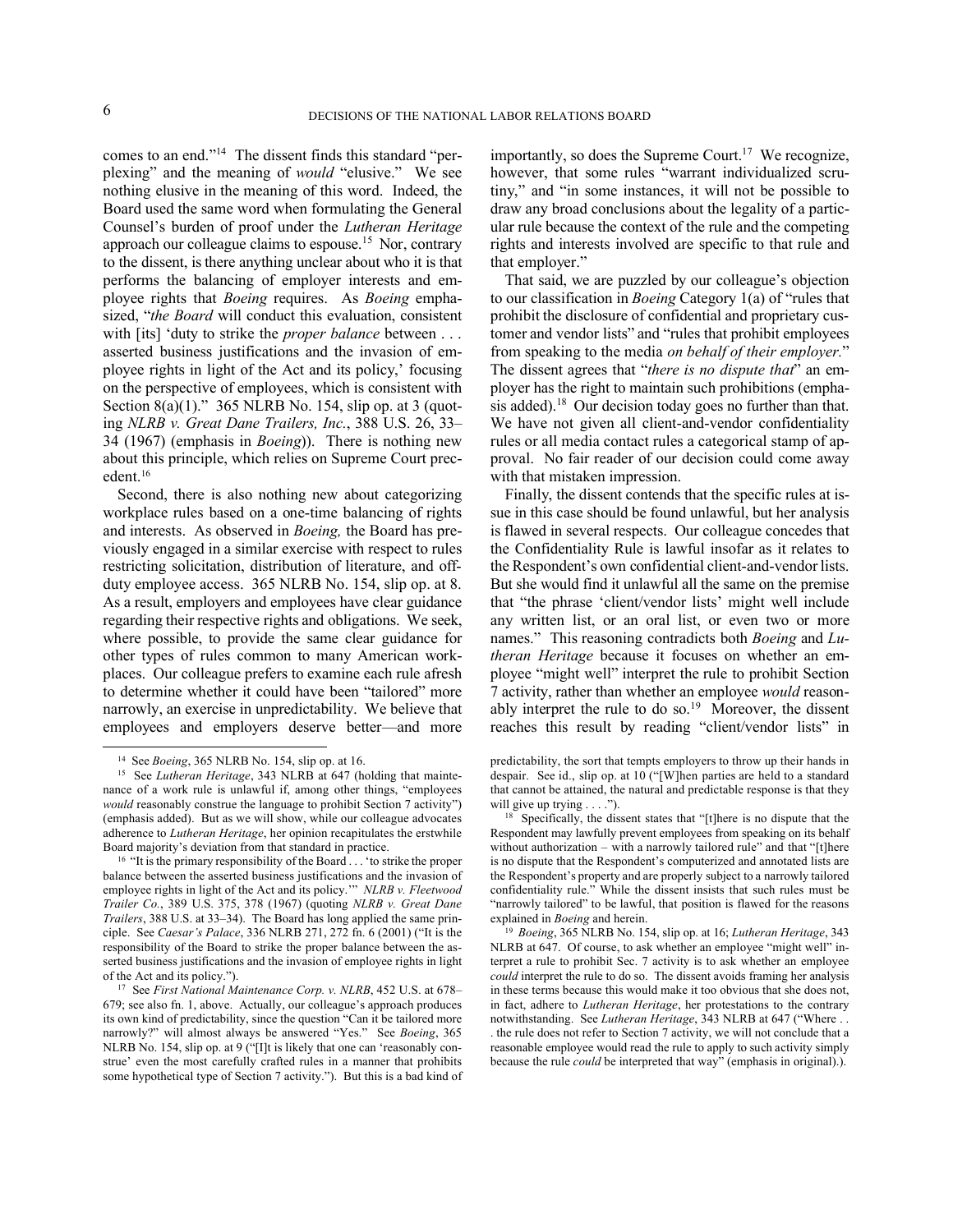isolation. She fails to give any weight to the context in which that term appears. As explained above, our interpretation of the disputed provision as limited to the employer's own client/vendor lists is supported by the fact that the other categories of information covered by the rule—"accounting records, work product, production processes, business operations, computer software, computer technology, marketing and development operations" also refer to information maintained in the Respondent's own confidential and proprietary business records. Again, the dissent's failure to take this context into consideration

is contrary to both *Boeing* and the *Lutheran Heritage*

standard the dissent purports to apply.<sup>20</sup> Our colleague's analysis of the Media Contact rule fails as well, and for similar reasons. Once again, the dissent contradicts the principles stated in both *Boeing* and *Lutheran Heritage* by reading each sentence in isolation, disregarding the fact that the rule's second sentence—referring to the Respondent's president as "the only person authorized and designated to comment" on Company policies—illuminates the rule as a whole. Consequently, she amplifies isolated ambiguities while ignoring the overall import of the rule from the perspective of a reasonable employee. Indeed, she goes even further. The dissent ridicules our reading of the Media Contact rule as limited to situations in which employees are approached by the news media as "illogical[]" and one that "cannot be taken seriously"—*even though this is precisely what the Media Contact rule states*. 21 Reasonable employees do not scour the employee handbook searching for ambiguities that suggest interference with their Section 7 rights, and they certainly do not ignore what a rule actually says. Our colleague also errs insofar as she bases her violation finding on her view that "[i]t would have been easy for the Respondent to draft the rule" more narrowly. Once again, both *Boeing* and *Lutheran Heritage* preclude this reason $ine<sup>22</sup>$ 

-

Ultimately, our disagreement with the dissent flows from the fact that we and she hold incompatible views of what constitutes a reasonable employee. For our colleague, the reasonable employee is akin to an insecure child, "cautious," "fear[ful]," "vulnerable" and "easily chilled." To support her view, she repeatedly cites *NLRB v. Gissel Packing Co.*, 395 U.S. 575 (1969), but she does not give a crucially important word in the language she quotes from that decision the weight it deserves. In *Gissel*, the Supreme Court said that a proper balancing of employer and employee rights "must take into account the economic dependence of the employees on their employers, and the necessary tendency of the former, because of that relationship, to pick up *intended* implications of the latter that might be more readily dismissed by a more disinterested ear." Id. at 617 (emphasis added). *Intended* implications, not speculative or imagined ones. This does not mean, contrary to our dissenting colleague's misreading of our analysis, that a rule will only be found unlawful if the employer intended to chill Section 7 activity, let alone that intent is an element in Section 8(a)(1) cases. Rather, the Supreme Court's decision in *Gissel* reinforces what we have already stated: employees interpret workplace rules from a viewpoint that we and the Fifth Circuit have termed the "everydayness of their job," and from that perspective a reasonable employee does not presume a Section 7 violation lurks around every corner.<sup>23</sup> Moreover, in adopting this viewpoint, we break no new ground. See *Lutheran Heritage*, 343 NLRB at 646 (the Board "must not presume improper interference with employee rights"); *Lafayette Park Hotel*, 326 NLRB 824, 825 (1998) (rejecting interpretation that would require the Board to "attribut[e] to the [r]espondent an intent to interfere with employee rights").

In contrast, the dissent's analysis—like that of the former Board majority that misapplied the "would reasonably construe" prong of *Lutheran Heritage* in case after case—posits so-called reasonable employees whose

<sup>20</sup> *Boeing*, 365 NLRB No. 154, slip op. at 15; *Lutheran Heritage*, 343 NLRB at 646 ("In determining whether a challenged rule is unlawful, the Board must . . . give the rule a reasonable reading. It must refrain from reading particular phrases in isolation, and it must not presume improper interference with employee rights.").

<sup>&</sup>lt;sup>21</sup> "Employees *approached* for interview and/or comments by the news media, cannot provide them with any information. Our President, Michael Glick, is the only person authorized and designated to comment on Company policies or any event that may affect our organization." (Emphasis added.)

<sup>&</sup>lt;sup>22</sup> *Boeing*, 365 NLRB No. 154, slip op. at 2 (rejecting quest for "linguistic precision" that had prevailed under the misapplied "reasonably construe" prong of the *Lutheran Heritage* standard, under which the Board demanded a "perfection that literally [was] the enemy of the good"); *Lutheran Heritage*, 343 NLRB at 647 ("Where . . . the rule does not refer to Section 7 activity, we will not conclude that a reasonable

employee would read the rule to apply to such activity simply because the rule *could* be interpreted that way" (emphasis in original).).

<sup>&</sup>lt;sup>23</sup> For example, a reasonable employee of the Respondent would understand that her Sec. 7 right to engage with her fellow employees to advocate for better terms and conditions of employment would encompass the right to inform third parties of current terms and conditions. Nevertheless, she would also recognize that a prohibition on the dissemination of "client/vendor lists," among numerous other confidential and proprietary business records maintained by the Respondent, is not aimed at curtailing her Sec. 7 rights but at protecting confidential business records. Accordingly, the reasonable employee would understand that she may *appeal* to third parties, including clients and vendors, but she may not *disseminate* the Respondent's client/vendor lists. This is a distinction easily understood and a prohibition that does not unduly trench on the exercise of Sec. 7 rights.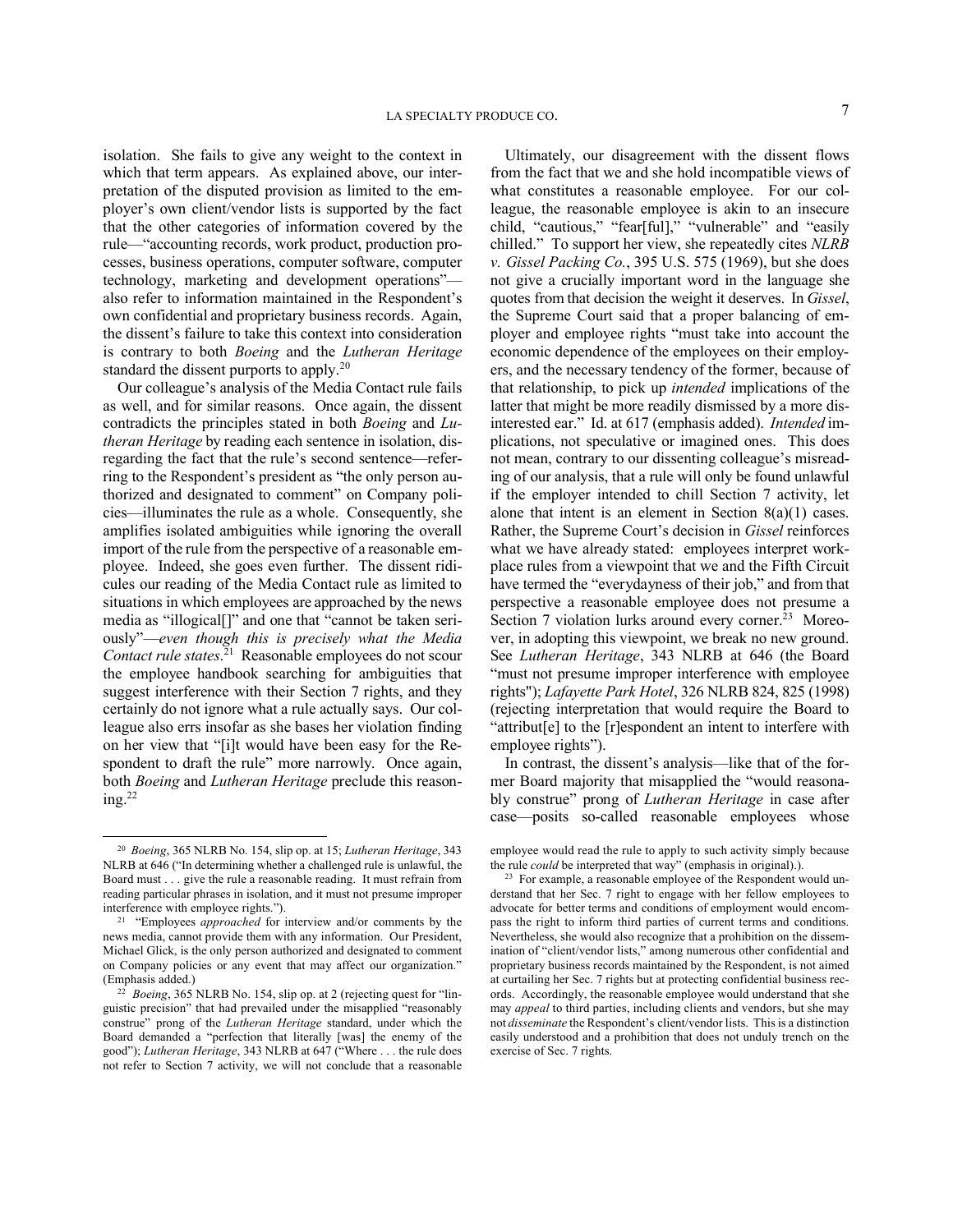delicate sensibilities will not permit them to engage in union or other protected concerted activities unless their employers' rules cannot be read to prohibit those activities. We think that the vast majority of actual employees would reject this well-intentioned but patronizing assessment. We believe that the reasonable employee posited by the Fifth Circuit in *T-Mobile USA*, above, by Member Kaplan in *Boeing*, and by us in our decision today better corresponds to the self-reliance, common sense, and team spirit that have always characterized America's workers. In saying as much, however, we do not disregard the reality, emphasized by the Court in *Gissel* and by our colleague, that employees are economically dependent on their employer. But neither *Boeing* nor this decision gives employers free rein to maintain rules that trample on employees' rights under Section 7 of the Act. We simply conclude that the rules at issue here do not.

## ORDER

The complaint is dismissed. Dated, Washington, D.C. October 10, 2019

| John F. Ring,      | Chairman |
|--------------------|----------|
| Marvin E. Kaplan,  | Member   |
| William J. Emanuel | Member   |

### (SEAL) NATIONAL LABOR RELATIONS BOARD

MEMBER McFERRAN, dissenting.

In *Boeing Co,* a newly-constituted Board majority purported to bring "certainty and clarity" to the law by imposing a new test for determining the legality of employer work rules.<sup>1</sup> The decision was a "jurisprudential jumble of factors, considerations, categories, and interpretive principles"<sup>2</sup> that served only to bring more confusion to this difficult area of Board law. Perhaps recognizing the shortcomings of the original decision, today the majority purports to clarify*Boeing* itself, on its own initiative, without first seeking public participation by inviting amicus

-

briefs or engaging in rulemaking. Unfortunately, this effort fails. The *Boeing* test remains a mess.

But, even more problematic, today's "clarification" seems to confirm what my dissent predicted was the likely outcome of *Boeing*: that entire broad subject areas of workplace regulation—whether it be the "civility" rules the majority reached out to address in *Boeing* or the confidentiality and media rules at issue at issue here—will henceforth be categorically exempt from scrutiny, regardless of how a reasonable employee would read the particular work rule in question, or what chilling effect the rule might have on workers' exercise of their Section 7 rights. It appears that, under *Boeing*, the majority can now pick a case with a type of rule, analyze that particular rule (including its context and specific wording) to determine that it could not reasonably be read to apply to Section 7 activity (thus necessitating no application of the balancing test that would allow for weighing of worker rights and employer interests), and then proceed to broadly declare that any other similar workplace rule is lawful, regardless of the language or context of that rule, how it would be read, or the likely impact on exercise of Section 7 rights. This simply cannot be correct, and entirely ignores the statutory protections it is our job to enforce. But that is exactly what happens here. The majority upholds two work rules that as drafted and interpreted consistent with the Supreme Court's guidance—have a reasonable tendency to chill employees from exercising their Section 7 rights, and then insulates any similar rules from future review. The "clarification" in this case thus further erodes the Board's ability to protect Section 7 rights. It can be added to a long and growing list of such holdings by the majority.<sup>3</sup>

I

Before analyzing the majority's purported "clarification" of *Boeing* in more detail, I should briefly explain, again, why *Boeing* was wrongly decided.<sup>4</sup>

To begin, *Boeing* rejected a well-established legal test, applied for more than 13 years, which had never been rejected by a federal court of appeals—and it did so sua sponte, without notice and without inviting briefing from the public, contrary to the Board's traditional norms. 5 Today, again dispensing with public participation, the majority treats the Board's pre-*Boeing* approach—the *Lutheran Heritage* analytical framework<sup>6</sup> —as irrational, but it points to no judicial support for its view. As I pointed out in dissent, the courts not only applied the *Lutheran* 

<sup>&</sup>lt;sup>1</sup> 365 NLRB No. 154, slip op. at 14 (2017).

<sup>2</sup> Id., slip. op. at 37 (dissenting opinion).

<sup>3</sup> See, e.g., *Cordua Restaurants, Inc.*, 368 NLRB No. 43 (2019); *Electrolux Home Products, Inc.*, 368 NLRB No. 34 (2019); *Walmart Stores, Inc.,* 368 NLRB No. 24 (2019); *UPMC*, 368 NLRB No. 2 (2019); *Alstate Maintenance, LLC*, 367 NLRB No. 68 (2019).

<sup>4</sup> As indicated, my views are explained at length in my *Boeing* dissent. 365 NLRB No. 154, slip op. at 29–44. I also endorse the dissenting view of then Member Pearce. See id., slip op. at 23–29.

<sup>5</sup> Id., slip op. at 31–33.

<sup>6</sup> *Lutheran Heritage Village-Livonia*, 343 NLRB 646 (2004).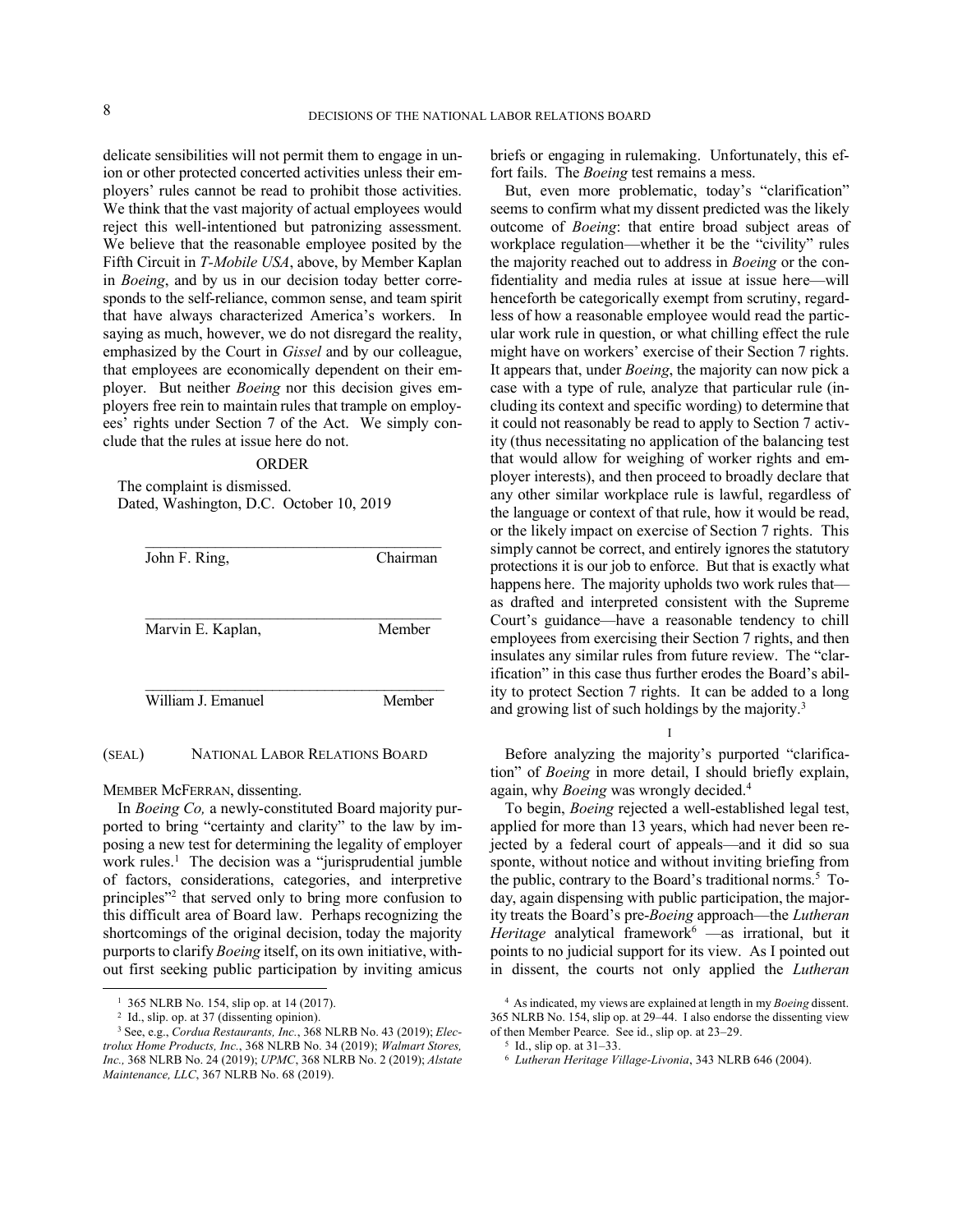*Heritage* framework without criticism, but even struck down certain employer rules that the Board had upheld under that test.<sup>7</sup>

Second, *Boeing* was based on a fundamental misunderstanding of *Lutheran Heritage* and on a failure to consider the key aspect of the problem before the Board in this area of the law: "how to address the fact that some work rules maintained by employers will discourage employees subject to the rules from engaging in activity that is protected by the National Labor Relations Act."<sup>8</sup> Contrary to the *Boeing* majority, *Lutheran Heritage* did not somehow prohibit the Board from considering an employer's legitimate business justifications for its work rules; indeed, judicial decisions applying *Lutheran Heritage* refute that claim.<sup>9</sup> What *Lutheran Heritage* required—with the approval of the courts—is that employer rules that infringe on employee rights be narrowly tailored and that employers prove that their legitimate business justification for a rule outweighs the rule's adverse effect on employees.<sup>10</sup> The *Boeing* majority's other criticisms of *Lutheran Heritage* including that it somehow required employers to eliminate all ambiguities from its rules—are also easily shown to be contrived.<sup>11</sup>

Third, *Boeing* wrongly broke with the key premise of *Lutheran Heritage*: "that for purposes of administering the National Labor Relations Act, an employer's work rules should be evaluated from the perspective of the employees subject to the rules—and protected by the statute."<sup>12</sup> Because employer work rules are evaluated under the standard of Section  $8(a)(1)$  of the Act, which makes it an unfair labor practice for an employer "to interfere with, restrain, or coerce employees in the exercise of the rights guaranteed in [Section 7]" of the Act,<sup>13</sup> the Board is required to follow the admonition of the Supreme Court that:

Any assessment of the precise scope of employer expression … must be made in the context of its labor relations setting. Thus, an employer's rights cannot outweigh the equal rights of the employees to associate freely, as those rights are embodied in [Section] 7 and protected by [Section] 8(a)(1). . . . *And any balancing of those rights must take into account the economic dependence of the employees on their employers, and the necessary tendency of the former, because of that relationship, to pick up intended implications of the latter that might be more readily dismissed by a more disinterested ear.*

-

*NLRB v. Gissel Packing Co.*, 395 U.S. 575, 617 (1969) (emphasis added). *Boeing* violated this requirement.

Finally, *Boeing*'s rule-categorizing scheme—sorting rulings into three boxes: always-lawful, sometimes-lawful, and never-lawful—serves neither claimed goal of certainty or clarity, not for employers and certainly not for employees, who must decide whether their contemplated Section 7 activity could cost them their jobs.<sup>14</sup> Moreover, as the *Boeing* Board's blanket approval of "civility" rules illustrated, *Boeing* arbitrarily and capriciously dispensed with individualized scrutiny for work rules that fit into approved categories based on their subject matter—and regardless of their wording or whether they were narrowly tailored.<sup>15</sup>

In short, *Boeing* reflected a failure to engage in reasoned decision making.

II.

None of the fatal flaws in *Boeing* are fixed today. Instead, the majority perpetuates the problems created by that earlier decision. I address each of today's purported clarifications of *Boeing* in turn.

*A.*

First, the majority holds that "it is the General Counsel's initial burden in all cases to prove that a facially neutral rule *would* [emphasis in original] in context be interpreted by a reasonable employee . . . to potentially interfere with the exercise of Section 7 rights." This means, says the majority, that the rule is interpreted from "the perspective of an objectively reasonable employee who is 'aware of his legal rights but who also interprets work rules as they apply to the everydayness of his job.'" Thus, a "challenged rule may not be found unlawful merely because it could be interpreted, under some hypothetical scenario, as potentially limiting some type of Section 7 activity, or because the employer failed to eliminate all ambiguities from the rule. . . ." But this description of the employee perspective is in tension with the Supreme Court's admonition in *Gissel*.

In my *Boeing* dissent, discussing how the Board might refine the *Lutheran Heritage* framework, I suggested that:

[T]he Board might take heed of the Fifth Circuit's recent observation that the Board has not "specifically defined" the "reasonable employees" reflected in the *Lutheran Heritage* standard. A more specific definition*—necessarily grounded in the . . . observation of the Gissel* 

<sup>7</sup> *Boeing*, supra, 365 NLRB No. 154, slip op. at 30 & fn. 6 (dissenting opinion).

<sup>8</sup> Id., slip op. at 34.

<sup>9</sup> Id. at 35.

<sup>10</sup> Id., citing *Midwest Division-MMC, LLC v. NLRB*, 867 F.3d 1288, 1302 (D.C. Cir. 2017).

<sup>&</sup>lt;sup>11</sup> Id. at 36.

<sup>12</sup> Id. at 38.

<sup>13</sup> 29 U.S.C. §158(a)(1).

<sup>14</sup> *Boeing*, supra, 365 NLRB No.154, slip op. at 38–39 (dissenting opinion).

<sup>15</sup> Id. at 39–40.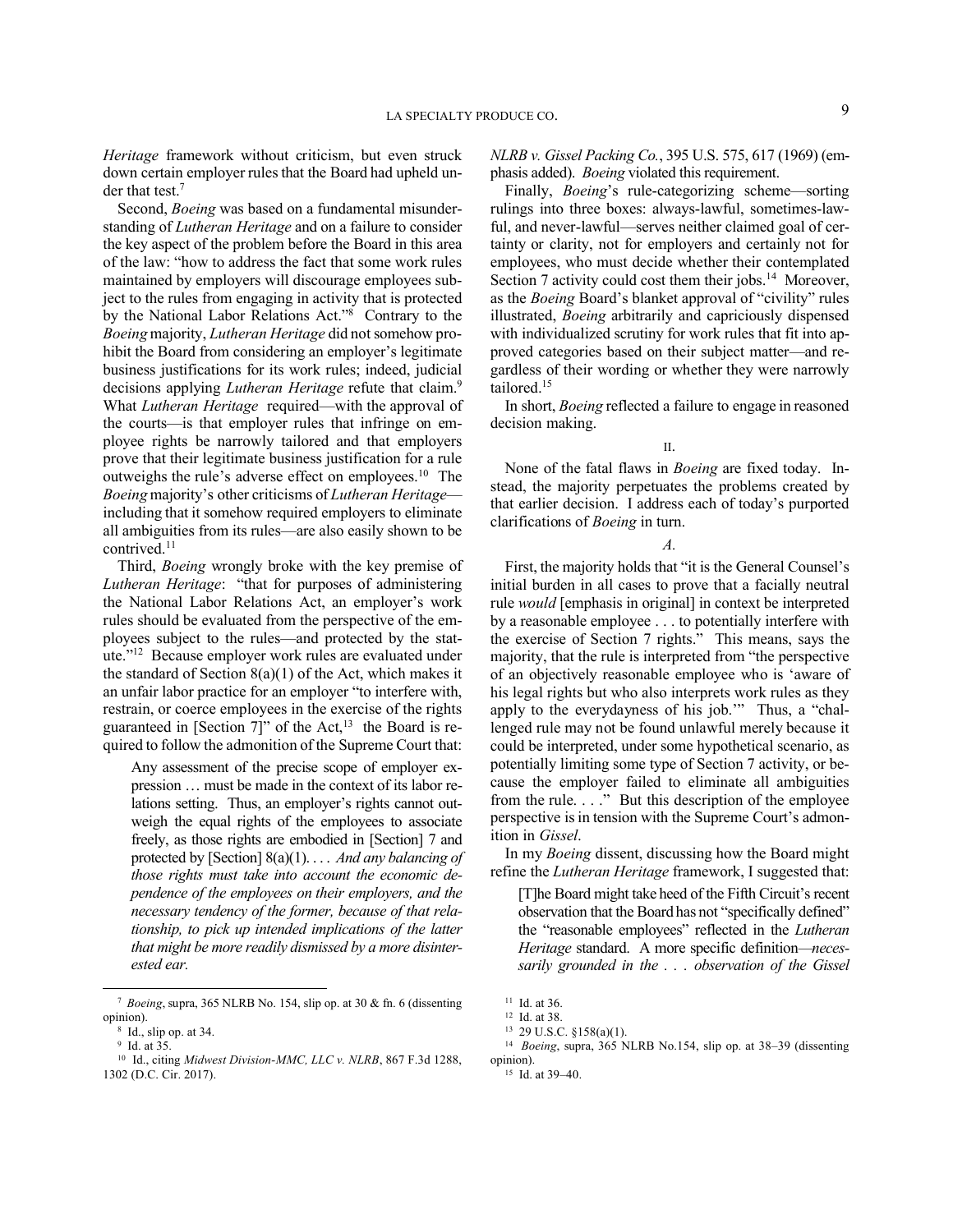*Court that employees are economically dependent on their employers and thus particularly sensitive to coercive implications in employer statements* –might aid the Board, the courts, and the public.

365 NLRB No. 154, slip op. at 43 (emphasis added; internal citation omitted), citing *T-Mobile USA, Inc.*, 865 F.3d 265, 271 (5th Cir. 2017).<sup>16</sup>

In today's decision, the majority fails to heed the *Gissel*  Court's admonition that the Board "must take into account the economic dependence of the employees on their employers" and the "necessary tendency" of employees to interpret employer statements as coercive, even where a third party would not. Put another way, a reasonable employee is a vulnerable employee, easily chilled—and *that* is the perspective the Board must adopt in interpreting employer work rules. Instead, the majority refers to an "objectively reasonable employee who is 'aware of his legal rights but who also interprets work rules as they apply to the everydayness of his job.'" What this test actually means is hopelessly unclear.<sup>17</sup> What is clear is that it cannot be reconciled with *Gissel*.

The majority insists that it does not "disregard the reality, emphasized by the Court in *Gissel* . . . that employees are economically dependent on their employer." Yet it characterizes my view that employees must therefore be treated as vulnerable and easily chilled —for purposes of the Board's application of Section  $8(a)(1)$  of the Act and its interpretation of employer rules—as "well-intentioned but patronizing." It should be clear that the majority's quarrel is less with me than with Congress and the

Supreme Court. That employers have power over their employees, and that employees require countervailing statutory protection in the workplace, are core premises of the National Labor Relations Act. These are the reasons why Section 8(a)(1) exists in the first place. Perhaps Congress was wrong to think that employees have "delicate sensibilities" (in the majority's words) and should instead have trusted in the "self-reliance, common sense, and team spirit that have always characterized America's workers" (again quoting the majority), but Congress made its choice in 1935 and the Board must honor it. The majority is simply mistaken, meanwhile, if it means to suggest that the *Gissel* Court was focused not on how employees will tend to interpret their employer's statements, given their economic dependence, but rather on what the employer's actual intent is.<sup>18</sup> Intent is not, and has never been, a necessary element of a Section 8(a)(1) violation: an employer's rule can be unlawfully coercive regardless of whether the employer intends to coerce employees.<sup>19</sup>

The majority's approach is perplexing, too, in insisting that the General Counsel must prove that a work rule "*would* in context be interpreted . . . to potentially interfere with the exercise of Section 7 rights." The emphasis on "would" is the majority's, but its meaning is elusive. The majority seems to mean that the coercive interpretation of a rule must be inevitable: the *necessary* interpretation of the rule, not merely *one* reasonable interpretation of the rule or even the *most* reasonable interpretation, but the *only* reasonable interpretation. If this understanding is correct, $20$  then the majority is imposing a test that is far too

-

<sup>16</sup> "Such a refined definition," I explained, "would want to take into account the level of knowledge concerning their Section 7 rights that may reasonably be attributed to employees, as well as an informed understanding of what forms of Section 7 activity are most commonly undertaken—or considered—in the typical workplace, where most workers are not represented by a union." Id.

<sup>&</sup>lt;sup>17</sup> For purposes of effectively administering Sec.  $8(a)(1)$  of the Act, the Board should assume that a reasonable employee is one who contemplates engaging in Sec. 7 activity that may be covered by a rule and who wishes to avoid subjecting herself to possible discipline or discharge for violating the rule—the lawfulness of the rule turns on whether it would "interfere with, restrain or coerce" the employee in exercising her rights under the Act. To assume otherwise—such as by focusing on the applicability of rules to the "everydayness of [the employee's] job" that do not involve protected concerted activity – neglects the Act's core purpose of protecting such activity. It is precisely those situations that do *not* represent the "everydayness of [the employee's] job" that the Act is concerned about.

The majority does not explain how an employee's "aware[ness] of his legal rights" should be taken into account in interpreting employer rules—it is unclear whether the majority is suggesting that an employee who is "aware of his legal rights" would be particularly cognizant of how rules could interfere with those rights, or, conversely, whether the suggestion is that the "aware" employee would naturally tend to interpret rules as consistent with his legal rights—if the intention is the latter, the majority offers no basis for its assumption that employees will inevitably

presume their employers' best intentions in crafting rules that subject them to possible discipline or discharge.

<sup>&</sup>lt;sup>18</sup> The majority asserts that I "ignore<sup>[]</sup> a crucially important word" in the *Gissel* Court's admonition, which refers to the "*intended* implications" of an employer's statements. 395 U.S. at 617 (emphasis added). But the majority takes the word "intended" out of context. The Court's reference was to what employees would *perceive* as the employer's "intended implications"—given the "labor relations setting" of the statement and their "economic dependence" on the employer (id.)—not to what the employer actually did intend. To suggest, as the majority does, that any employee interpretation not intended by the employer is "speculative" or "imagined" fundamentally misunderstands the Court's point.

<sup>19</sup> E.g., *Webasto Sunroofs, Inc.*, 342 NLRB 1222, 1223 (2004). See also *Quicken Loans, Inc. v. NLRB*, 830 F.3d 542, 549 (D.C. Cir. 2016) ("[T]he Board's concern about discouraging protected employee activities exists just the same 'whether or not that is the intent of the employer."").

<sup>&</sup>lt;sup>20</sup> The majority does not take up my invitation to state precisely what it means when it emphasizes the word "would." Instead, the majority simply says that *Lutheran Heritage* (the precedent it rejects) also uses the word "would" in its standard, while suggesting that I (as a supposed "proponent of *Lutheran Heritage*") should not be heard to complain, and citing the "erstwhile Board majority's deviation from [the *Lutheran Heritage*] standard in practice." The majority's criticism does nothing to clarify the Board's current standard. It confirms, if anything, that *Lutheran Heritage* itself was ambiguous—just like its replacement.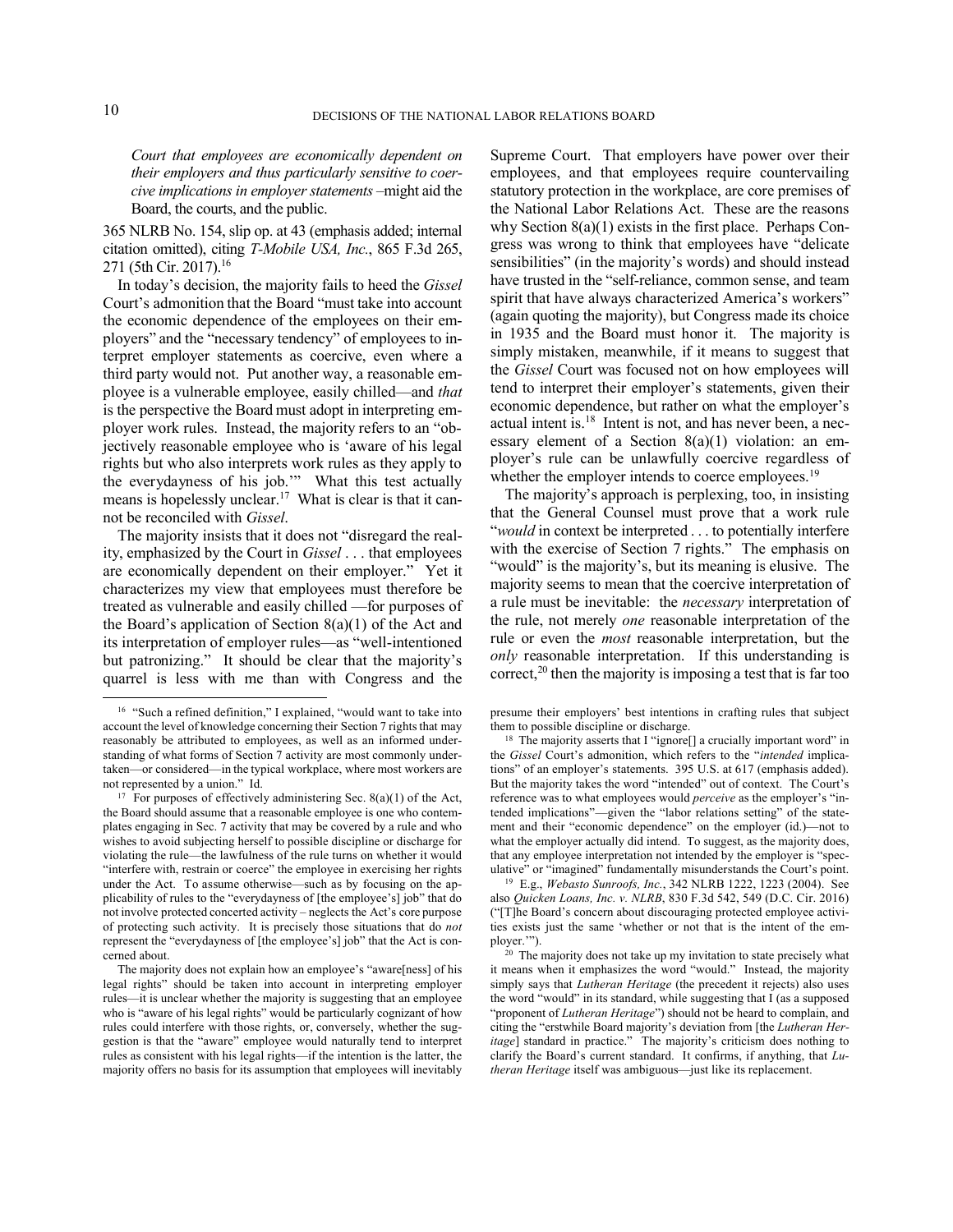strict to adequately protect Section 7 rights, especially considering that this test is only the threshold for finding a violation, a prerequisite that must be satisfied even before the Board will even consider balancing employee rights and employer interests. The majority's approach is obviously contrary to the Board's longstanding approach to Section 8(a)(1) of the Act, which asks whether an employer's actions or statements have a "reasonable tendency" to (in the Act's words) "interfere with, restrain, or coerce employees"—not whether they necessarily would have that effect.<sup>21</sup> The same principle applies to employer work rules.<sup>22</sup>

*B.*

The majority's second purported clarification of *Boeing* addresses the balancing test to be applied if (but only if) the General Counsel carries his initial burden. As explained, the majority announces today that the Board will often be able to "strike a general balance of employees rights and employer interests," making it unnecessary to engage in a "case-by-case balancing" for "certain types of rules." The arbitrary and capricious nature of the majority's approach here should be obvious.

First, the majority fails to explain which party has the burden of proof with respect to the balancing. The Supreme Court has made clear that when employees' Section 7 rights are implicated, it is the *employer's* burden to prove that its legitimate business interests should nevertheless prevail and that no unfair labor practice should be found, despite the infringement on employee rights.<sup>23</sup> This principle applies when an employer's work rule is at issue, as the District of Columbia Circuit recently explained, observing that "[m]aintaining a rule reasonably likely to chill employees' Section 7 activity amounts to an unfair labor practice unless the employer 'present[s] a legitimate and

-

substantial business justification for the rule' that 'outweigh[s] the adverse effect on the interests of employees.'"<sup>24</sup> Today, the majority quotes language from *Boeing* that apparently would flip the established burden of proof, imposing it on the General Counsel and so finding a violation of the Act only "if the [employer's] justifications are outweighed by the adverse impact on rights protected by Section 7.<sup>25</sup> It is no answer to point out that General Counsel has the burden to prove a violation of the Act: the cases establish that he has carried that burden if he shows that Section 7 rights have been infringed and if the employer fails to prove that the infringement was justified. Nor is it sufficient to suggest that because the Board applies a balancing test, neither party has a burden of proof.

The second defect in the majority's endorsement of a "general balancing" approach is that it eliminates any consideration of the language of a particular rule and the requirement that a rule that infringes on Section 7 rights be narrowly tailored. Under the majority's approach, after the Board finds a rule of a certain type to be lawful, *every* rule of that type will be classified as lawful regardless of its wording, as long as the employer's purported "target" or "interest" is the same as the first employer's and the rule does not explicitly restrict concerted employee activity regarding terms of employment.<sup>26</sup> This categorical approach flies in the face of the long-established principle, applied by the Board and by the federal courts, that a rule restricting employees' protected concerted activity must be narrowly tailored to serve an employer's legitimate interests—and not worded more broadly than necessary to do so. $27$  This principle is illustrated even in cases where the Board has addressed a category of rules: some rule language is permitted; some is not.*<sup>28</sup>*

<sup>24</sup> *Midwest Division-MMC, LLC v. NLRB*, 867 F.3d 1288, 1302 (D.C. Cir. 2017), quoting *Hyundai America Shipping Agency, Inc. v. NLRB*, 805 F.3d 309, 314 (D.C. Cir. 2015).

<sup>26</sup> The majority asserts that this categorical approach to finding rules lawful is "consistent with other standards set by a similar one-time balancing of employee rights and employer interests in precedent that *Boeing* did not disturb." But the cases the majority cites in support of this assertion imposed explicit restrictions (no-solicitation, no-distribution rules) that required no interpretation of their meaning. Those cases did not address rules that could be reasonably interpreted in different ways.

That I applied *Lutheran Heritage* as Board law when it was Board law hardly makes me a "proponent" of the decision. I did not participate in the 2004 decision, but I treated it (and its progeny) as precedent. My criticism of *Boeing* does not make me by default a "proponent" of *Lutheran Heritage*. Indeed, my *Boeing* dissent explained my views about how the Board might have revisited its approach in work rules in ways that did not result in the muddled *Boeing* test and its failed clarification today.

<sup>21</sup> See *Capital Medical Center*, 364 NLRB No. 69, slip op. at 15 (2016), enfd*.* 909 F.3d 427 (D.C. Cir. 2018), cert. denied 139 S.Ct. 1445 (2019); *Gunderson Rail Services*, 364 NLRB No. 30, slip op. at 35 (June 23, 2016), rev. dismissed 2017 WL 6603635 (D.C. Cir. 2017); *American Freightways Co.*, 124 NLRB 146, 147 (1959).

<sup>22</sup> See, e.g., *ITT Federal Services Corp.*, 335 NLRB 998, 1002 (2001); *Engelhard Corp.*, 342 NLRB No. 5, slip op. at 16 (2004); *Naomi Knitting Plant*, 328 NLRB 1279, 1280 (1999); *Williamhouse of California*, 317 NLRB 699, 713 (1995).

<sup>23</sup> See *NLRB v. Baptist Hosp., Inc.*, 442 U.S. 773, 781–82 (1979); *Beth Israel Hosp. v. NLRB*, 437 U.S. 483, 498–505 (1978); *Republic Aviation Corp. v. NLRB*, 324 U.S. 793, 803–04 (1945).

<sup>25</sup> *Boeing*, supra, 365 NLRB No. 154, slip op. at 16.

<sup>27</sup> See, e.g., *Flex Frac Logistics, LLC v. NLRB*, 746 F.3d 205, 210 fn.4 (5th Cir. Cir. 2014); *NLRB v. Northeastern Land Services, Ltd.,* 645 F.3d 475, 483 (1st Cir. 2011); *Cintas Corp. v. NLRB*, 482 F.3d 463, 470 (D.C. Cir. 2007); *Guardsmark, LLC v. NLRB*, 475 F.3d 369, 380 (D.C. Cir. 2007); *William Beaumont Hospital*, 363 NLRB No. 162, slip op. at 4 (2016).

<sup>28</sup> See, e.g., *Our Way, Inc.*, 268 NLRB 394 (1983) (examining nosolicitation and no-distribution rules and distinguishing between lawful prohibitions applying to "working time" and unlawful prohibitions applying to "working hours").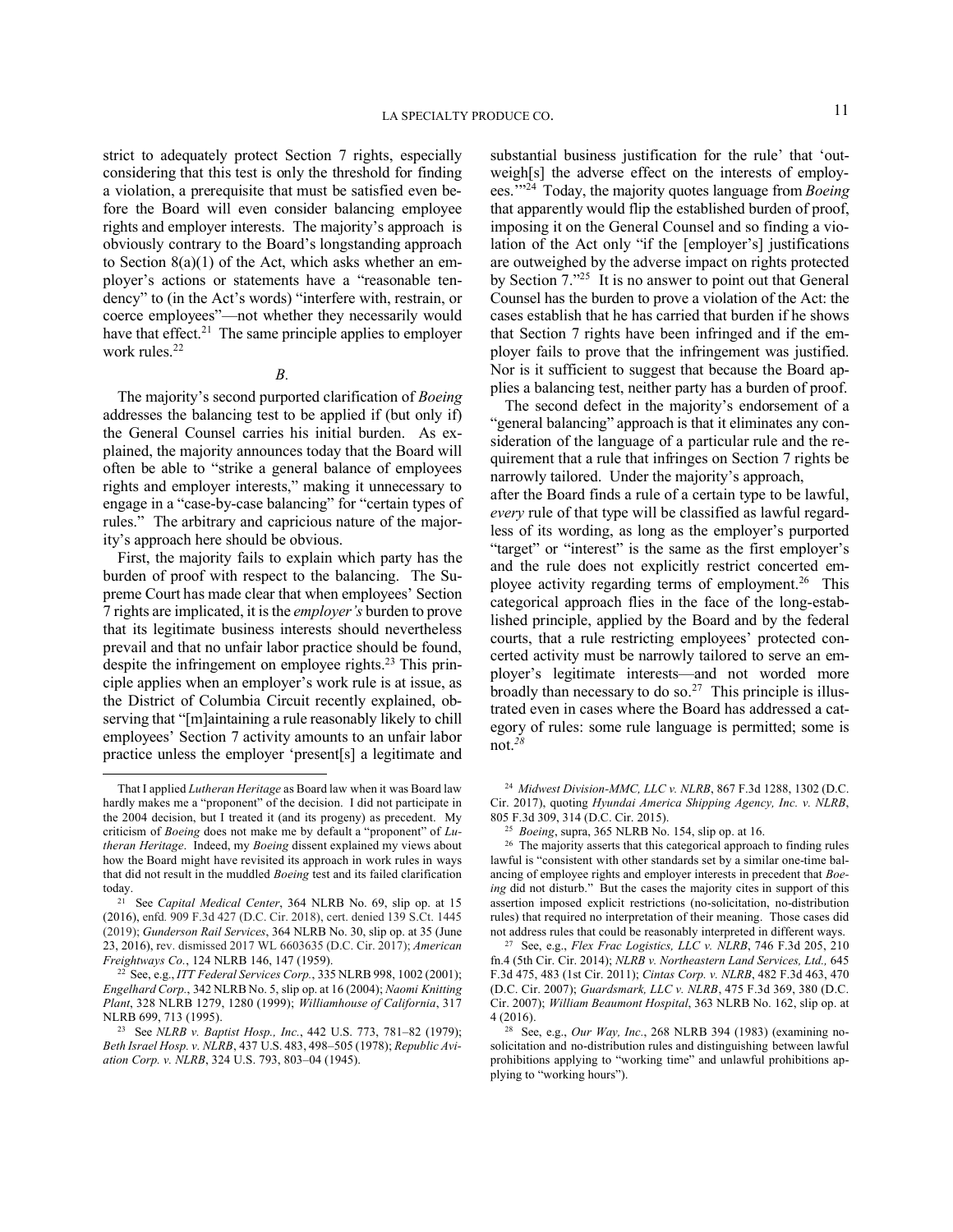# *C.*

The majority's third "point of clarification" acknowledges that a "general balancing" of rights and interests will not always be possible, because sometimes "the context of the rule and the competing rights and interests are specific to that rule and that employer." This assertion seems to state the exception to the majority's rule, but the majority neither gives the exception content, nor offers any illustrations. Notably, the majority never clearly acknowledges that the particular language of work rules must be a crucial consideration in *every* case. Employees consulting an employee handbook or a posted list of rules are confronted not with general categories of rules, but with specific rules that they must follow to keep their jobs.

## III.

This case illustrates all of the flaws in the majority's approach, most notably the failure of the majority to engage with the actual language of particular rules and to take into account the vulnerability of employees in determining the reasonably likely effect of the rules on Section 7 activity. Here, as explained, the majority not only upholds the two rules at issue—the Media Contact Rule and the Confidentiality Rule—but holds that employers are always permitted to maintain rules of the same type. But both of the rules in question have a reasonable tendency to chill employees from engaging in protected concerted activity, and neither rule is narrowly tailored. The majority insists that it has "not given all client-and-vendor confidentiality rules or all media contact rules a categorical stamp of approval." The majority's decision, however, recites that the Board will "now generally categorize rules that prohibit the disclosure of confidential and propriety customer and vendor lists as Category 1(a) rules," which are always lawful to maintain, and it also places "rules that prohibit employees from speaking to the media on behalf of their employer" in the same always-lawful category. Because the two rules here are, in fact, impermissibly overbroad, the majority's general categorization of such rules effectively means that all such overbroad rules will be lawful: the majority does not adopt a rule-by-rule approach.

## *A.*

The Respondent's media-contact rule states (my emphasis): "Employees approached for interview and/or comments by the news media, cannot provide them with *any information*. Our President, Michael Glick, is the only person authorized and designated to comment on Company policies *or any event that may affect our organization."*

-

In the majority's view, when "reasonably interpreted," this rule "speaks only to situations in which employees are approached by the news media, and it only prohibits employees from speaking on the Respondent's behalf." "[A]n "objectively reasonable employee," the majority insists, "would understand that the second sentence qualifies the first sentence by explaining that only Glick is authorized and designated to comment on company matters." Moreover, "[i]f the Respondent meant to prohibit its employees from ever speaking to the news media, it would not have begun by limiting employees from speaking to the news media only when approached." According to the majority, the "overall import of the rule"—not its particular language—is decisive.

In other words, the rule's two blanket prohibitions on providing the media with "any information" and on commenting on "any event that may affect our organization" (separate and apart from commenting on "Company policies"), under the majority's view, cannot possibly mean what they clearly say, because employees would necessarily grasp the "overall import of the rule." This is a distortion of plain English and common sense. There is no dispute that the Respondent may lawfully prevent employees from speaking on its behalf without authorization with a narrowly tailored rule. But a bar on "provid[ing] any information" whatsoever and on "comment[ing] on any event that may affect our organization," without further qualification (such as the language the majority inexplicably reads into the rule limiting its scope to statements officially made on behalf of the employer), would be read, on its plain language, by a reasonable employee to restrict employees from communicating about terms of employment and other protected activity. This is all the more true from the perspective of employees, "who are dependent on the employer for their livelihood [and] would reasonably take a cautious approach and refrain from engaging in Section 7 activity for fear of running afoul of a rule whose coverage is unclear."<sup>29</sup> And the majority's speculation that an employee would read the rule to suggest that their employer would prohibit them from talking to media "when approached" but would not care what they said if *not* approached cannot be taken seriously. No reasonable person, let alone a reasonable employee, would interpret the rule so illogically.

The majority also arbitrarily refuses to consider the fact that this rule was not narrowly tailored, as the Act demands to ensure that employees are not chilled from exercising their Section 7 rights. This is not a matter of employees "scour[ing] the handbook searching for

<sup>29</sup> 365 NLRB No. 154, supra, slip op. at 38, citing *Gissel*, supra, and *Whole Foods Market*, 363 NLRB No. 87, slip op. at 4 fn. 11 (2015).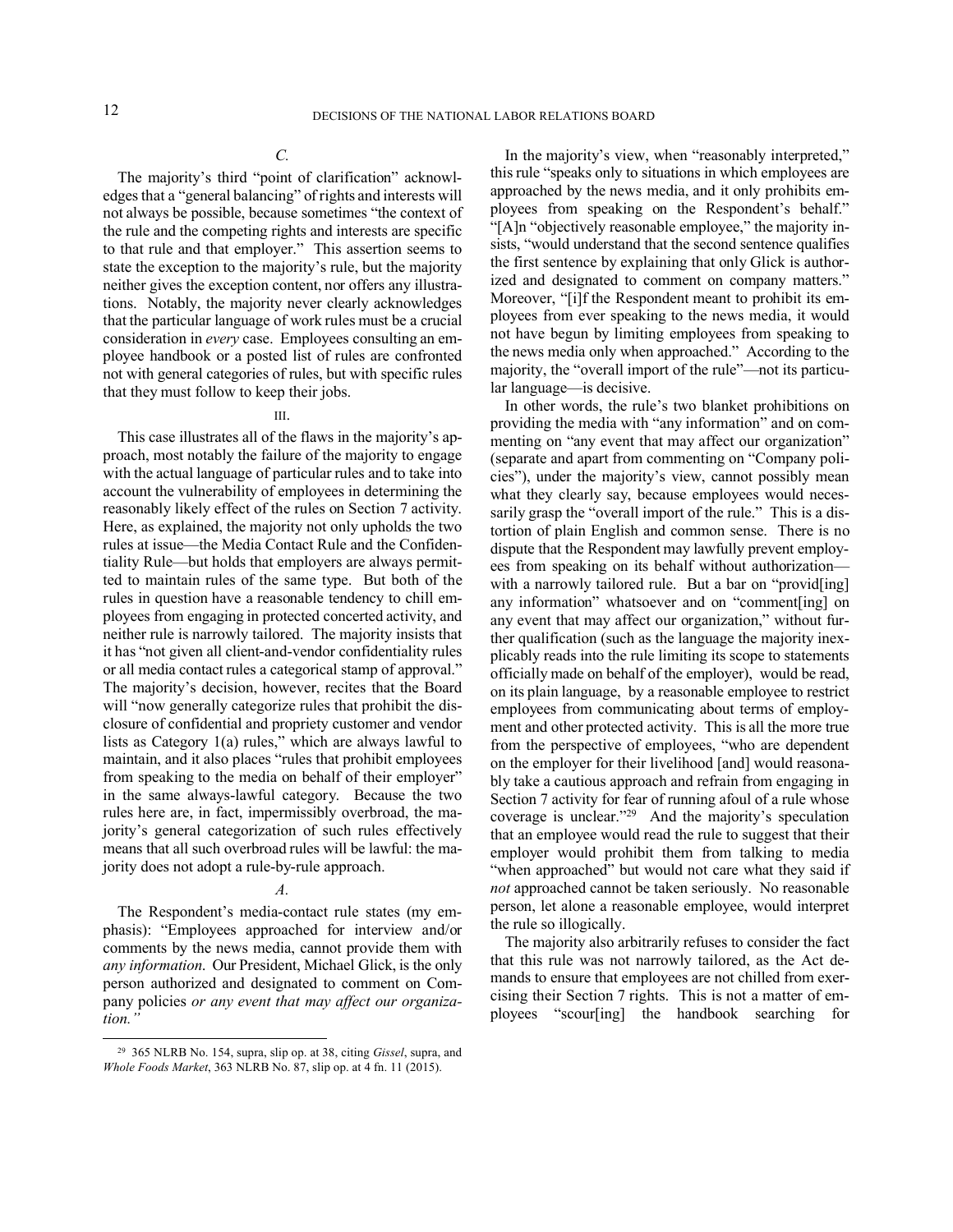ambiguities," but of an employer's failure to take reasonable steps to avoid infringing on statutory rights. It would have been easy for the Respondent to draft the rule in a way that complied with the Act while achieving the aim of the rule endorsed by the majority. The addition of the phrase "on the Company's behalf"—the purported essence of the rule—to each of the rule's two sentences, for example, would have avoided any intrusion on Section 7. But in the majority's view, such an elementary corrective is tantamount to requiring an employer to "eliminate all ambiguities from the rule, an all-but-impossible task," and the rule's obvious encroachment on Section 7 activity is dismissed as "some hypothetical scenario." This ignores reality. The Board's obligation to provide "certainty and clarity" to employers to the extent possible does not, as the majority implies, create a license for the majority to provide such "clarity" by ignoring the requirements of the Act. $30$ 

### B.

The Respondent's confidentiality rule reads as follows (with emphasis on the terms alleged to be unlawful):

*Every employee is responsible for protecting any and all information that is used, acquired, or added to regarding matters that are confidential and proprietary of [Respondent] including but not limited to client/vendor lists***,** client/vendor information, accounting records, work product, production processes, business operations, computer software, computer technology, marketing and development operations, to name a few. Confidential information will also include information provided by a third party and governed by a non-disclosure agreement between [Respondent] and the third party. Access to confidential information should be disclosed on a "need-to-know" basis and must be authorized by management. Any breach to this policy will not be tolerated and will be subject to disciplinary and legal action.

The key phrase in this rule is "client/vendor lists," which the judge quite properly found made the rule unlawful.<sup>31</sup> It is well-established that employees have the right to disclose the names and locations of their

-

employer's clients and vendors to third parties (including a union) for the purpose of asking them for support in the course of their protected concerted activities.<sup>32</sup> The majority, however, treats as accurate the Respondent's assertion that "client/vendor lists" must be read to refer solely to a specific set of computerized lists of clients and vendors it maintains. Since those particular lists contain sensitive information about pricing and discounts, the majority finds the rule lawful, noting that it "says nothing about talking to the Respondent's clients or vendors" and "does not prohibit employees from disclosing the names of the Respondent's customers and vendors to third parties." The majority further suggests that the rule is lawful because "there is no basis for finding that employees supporting the Union's campaign would reasonably believe that the Union could not obtain this information from employees without disclosure of the [computerized] client and vendor lists."

There is no dispute that the Respondent's computerized and annotated lists are the Respondent's property and are properly subject to a narrowly tailored confidentiality rule. But as the Respondent's rule was worded, an employee would reasonably conclude that the rule would constrain him from generating or using a list of the employer's customers for purposes of Section 7 activity; indeed, the phrase "client/vendor lists" might well include any written list, or an oral list, or even two or more names. Again, the majority reads into the rule clarifying language that is not there. We cannot assume a reasonable employee would necessarily do the same.

#### IV.

Employees in the diverse workplaces covered by the National Labor Relations Act are governed by innumerable and widely varying employer work rules. Some of these rules have a reasonable tendency to chill the exercise of Section 7 rights without justification. It is the Board's responsibility to redress such violations of the Act. Without justification, *Boeing* jettisoned the analysis the Board had carefully crafted for this purpose and replaced it with a new framework that is not merely unworkable, but impermissible.<sup>33</sup> My colleagues' attempt to "clarify" *Boeing* in this case, and their refusal to find the challenged rules

<sup>30</sup> In *First National Maintenance Corp. v. NLRB*, 452 U.S. 666 (1981), cited by the majority and in *Boeing*, and in which the Supreme Court referred to an employer's need for "some degree of certainty beforehand" in order to "reach decisions without fear of later evaluations labeling its conduct an unfair labor practice," the Court was referring to the employer's obligation to bargain over changes in terms of employment under Sec. 8(a)(5) of the Act, not to the wording of work rules under Sec. 8(a)(1). It is clearly easier for the Board to provide "certainty" on whether a subject is bargainable as a term of employment than to define generalized categories of lawful (or unlawful) work rules that are ambiguously worded.

<sup>&</sup>lt;sup>31</sup> The separate phrase "client/vendor information," also appearing in the rule, was not alleged to be unlawful.

<sup>32</sup> *Trinity Protection Services*, 357 NLRB 1382, 1383 (2011); *Kinder-Care Learning Centers*, 299 NLRB 1171 (1990); *Allied Aviation Service Co. of New Jersey*, 248 NLRB 229, 230 (1980), enfd. 636 F.2d 1210 (3d Cir. 1980).

<sup>33</sup> See *Guardsmark, LLC v. N.L.R.B.*, 475 F.3d 369, 374 (D.C. Cir. 2007) (accepting the "reasonably tend to chill" standard as a permissible interpretation of Sec. 8(a)(1) with respect to work rules and making clear that the court will deny enforcement of "an unreasonable or otherwise indefensible interpretation of Section 8(a)(1)'s prohibition")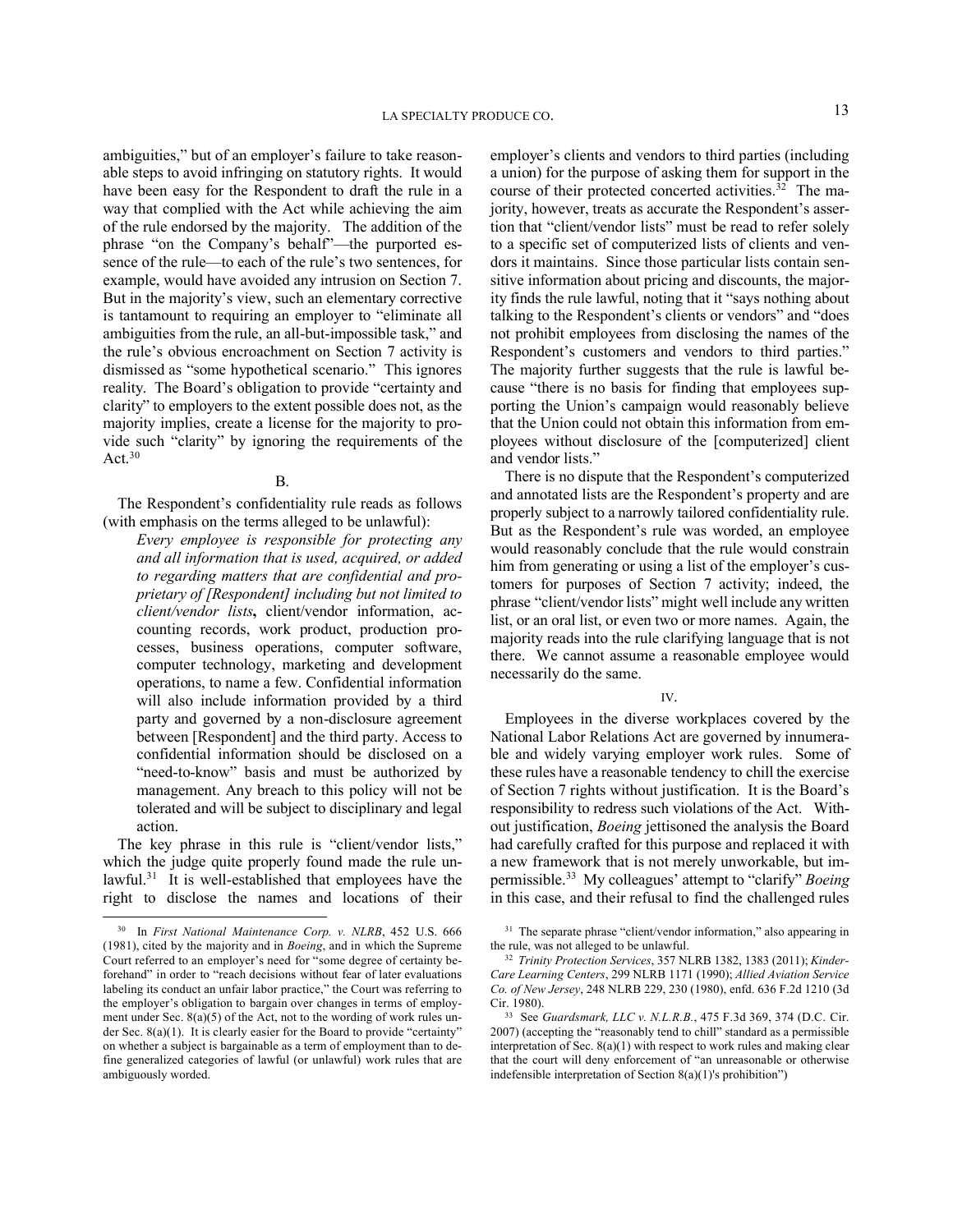-

here unlawful, have only confirmed this fact. As in *Boeing* itself, the only "clarity" provided in this case is that employer interests will routinely prevail when work rules are challenged and that many more employees will be deterred from engaging in Section 7 activity as a result. I therefore dissent.

Dated, Washington, D.C. October 10, 2019

Lauren McFerran, Member

#### NATIONAL LABOR RELATIONS BOARD

\_\_\_\_\_\_\_\_\_\_\_\_\_\_\_\_\_\_\_\_\_\_\_\_\_\_\_\_\_\_\_\_\_\_\_\_\_\_

*Noah J. Garber, Esq.,* for the General Counsel. *James A. Bowles, Esq.,* for the Respondent*. Andrew H. Baker, Esq.,* for the Charging Party*.*

## DECISION

#### STATEMENT OF THE CASE

AMITA BAMAN TRACY, Administrative Law Judge. This case was tried in Oakland, California, on March 26, 2018. The General Counsel alleges, in the January 31, 2018 complaint, based on an October 13, 2017 charge filed by Teamsters Local 70, International Brotherhood of Teamsters (Charging Party or Union), that Respondent violated Section 8(a)(1) of the National Labor Relations Act (the Act) by unlawfully maintaining two rules in its employee manual: the "Confidentiality & Non-Disclosure" rule and the "Media Contact" rule.<sup>1</sup> Respondent filed a timely answer.

For the reasons that follow, I find that Respondent violated Section  $8(a)(1)$  of the Act with regard to both rules.

On the entire record,<sup>2</sup> including my observation of the

demeanor of the witnesses,<sup>3</sup> and after considering the briefs filed by the General Counsel, Charging Party, and Respondent,<sup>4</sup> I make the following

#### FINDINGS OF FACT AND ANALYSIS

#### I. JURISDICTION

Respondent, a State of California corporation with an office and place of business in Hayward, California (facility), is engaged in the nonretail sale and distribution of produce, where it annually sold and shipped from its facility goods valued in excess of \$50,000 directly to points outside the State of California. Respondent admits, and I find, that it is an employer engaged in commerce within the meaning of Section 2(2), (6), and (7) of the Act.

Based on the above, I find that these allegations affect commerce and that the Board has jurisdiction of this case, pursuant to Section 10(a) of the Act.

### II. THE ALLEGED UNLAWFUL RULES

## *A. Respondent's Organization and the LA & SF Specialty Employee Manual*

Respondent is a wholesale distributor of produce and other fine foods and specialty foods to white tablecloth restaurants, hotels, and specialty grocers (Tr. 25). Respondent's corporate office is in Santa Fe Springs, California, and it has facilities in Northern and Southern California including Hayward, California, as well as in Arizona and Nevada (Tr. 26). Michael Glick (Glick) is Respondent's owner (Tr. 26).

Wesley Wong (Wong), who is Respondent's director of human resources and customer service, testified that since at least 1998 Respondent has maintained the LA & SF Specialty Employee Manual (the Manual) which contains the two rules at issue (Tr. 25, 27). Wong admitted that he was not involved in the drafting of these rules but discussed them with Glick and other members of management (Tr. 26–27, 34).

testimony. *Daikichi Sushi*, 335 NLRB at 622. In this matter, there are no significant credibility disputes.

4 Other abbreviations used in this decision are as follows: "GC Exh." for General Counsel's exhibit; "GC Br." for the General Counsel's brief; "CP Br." for the Charging Party's brief; and "R. Br." for Respondent's brief. After the filing of briefs, Respondent, on June 12, 2018, filed a notice of recent supplemental authority in which Respondent cites to General Counsel memorandum 18–04, dated June 6, 2018. The Charging Party "opposes" the notice. General Counsel memorandums are simply guidance for Regional Offices, and have no binding legal precedent on administrative law judges who are bound by Board precedent that neither the Board nor the Supreme Court has reversed. See *George Joseph Orchard Siding, Inc.*, 325 NLRB 252, 255 (1998) ("the General Counsel's memoranda, or indeed other communications or positions of the General Counsel, like the positions of the counsel for the General Counsel made at trial, are but the position of a party to the complaint litigation. As such the General Counsel's positions-as opposed to joint General Counsel-Board determinations or provisions-are not binding on the Board or its judges and are effective only to the extent they are persuasive"); see also *Western Cab Co*., 365 NLRB No. 78, slip op. at 1 fn. 4 (2017). In that regard, since the Board's decision in *The Boeing Co.*, 365 NLRB No. 154 (2017), the Board had issued no further decisions in these rules-type cases.

<sup>&</sup>lt;sup>1</sup> On March 5, 2018, the Regional Director for Region 32 of the National Labor Relations Board (Board) issued an order approving a partial withdrawal request which partially withdrew complaint allegations.

<sup>&</sup>lt;sup>2</sup> Although I have included citations to the record to highlight particular testimony or exhibits, my findings and conclusions are not based solely on those specific record citations but rather on my review and consideration of the entire record for this case. In addition, the transcript in this case is generally accurate, but I make the following corrections to the record: Transcript (Tr.) 5, Line (L.) 3: "preliminary" should be "formal"; and Tr. 5, L. 7: "Baman" should be included as the middle name.

<sup>&</sup>lt;sup>3</sup> I further note that my findings of fact encompass the credible testimony and evidence presented at trial, as well as logical inferences drawn therefrom. A credibility determination may rely on a variety of factors, including the context of the witness' testimony, the witness' demeanor, the weight of the respective evidence, established or admitted facts, inherent probabilities, and reasonable inferences that may be drawn from the record as a whole. *Double D Construction Group*, 339 NLRB 303, 305 (2003); *Daikichi Sushi*, 335 NLRB 622, 623 (2001) (citing *Shen Automotive Dealership Group*, 321 NLRB 586, 589 (1996)), enfd. 56 Fed.Appx. 516 (D.C. Cir. 2003). Credibility findings need not be all-ornothing propositions—indeed nothing is more common in all kinds of judicial decisions than to believe some, but not all, of a witness'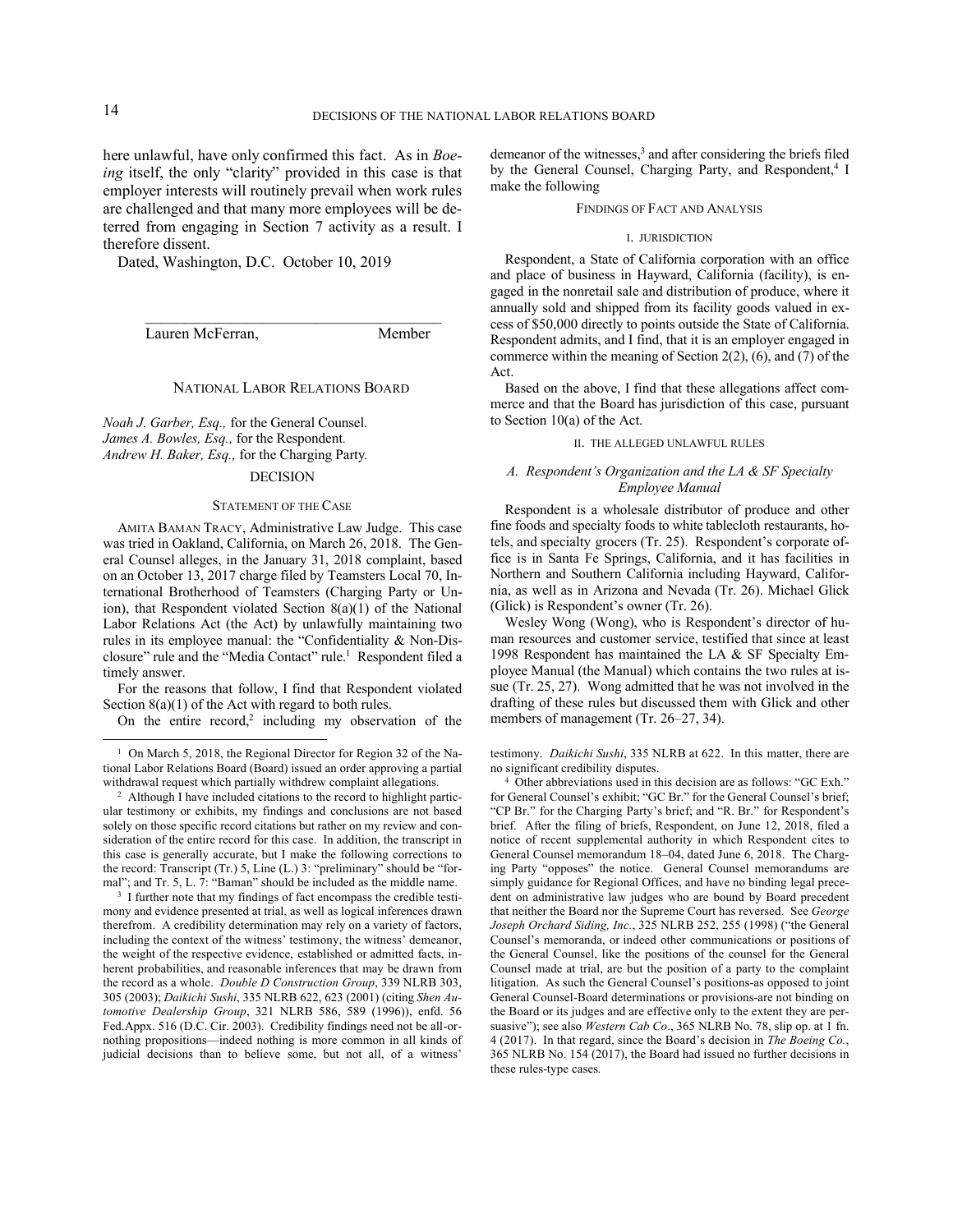#### *B. "Confidentiality & Non-Disclosure" Rule*

As alleged in the complaint, since at least April 13, 2017, Respondent has maintained a confidentiality and non-disclosure rule in the Manual. The "Confidentiality & Non-Disclosure" rule states, in entirety,

Every employee is responsible for protecting any and all information that is used, acquired or added to regarding matters that are confidential and proprietary of [Respondent] including but not limited to client/vendor lists, client/vendor information, accounting records, work product, production processes, business operations, computer software, computer technology, marketing and development operation, to name a few. Confidential information will also include information provided by a third party and governed by a non-disclosure agreement between [Respondent] and the third party. Access to confidential information should be disclosed on a "need-to-know" basis and must be authorized by management. Any breach to this policy will not be tolerated and will be subject to disciplinary and legal action.

(Emphasis added) (GC Exh. 2). The complaint only alleges that the portion in bold violates the Act.<sup>5</sup>

Wong described that Respondent's customer lists, on a computer system, includes addresses, contact information, ordering preferences, pricing and customer discounts (Tr. 28, 36). Wong stated also that the customer lists may be manipulated to omit any information not needed such as pricing (Tr. 36). Wong testified that Respondent seeks to keep the customer lists confidential because, "Those are our trade secrets. If those get out to our competitors, it's an extremely competitive business. They can use that against us, especially with outbidding us with the pricing. They can lowball us. They can once they know what the customer orders, they can approach those customers and attack us, and outbid us."  $(Tr. 29)^6$  The vendor list is similar to the customer list but with vendor names and similar information including pricing (Tr. 29). Again, Wong testified that Respondent seeks to keep the vendor list confidential because, "We can get outbid with pricing. They can undermine us and secure these vendors that we worked hard to establish relations through the years." (Tr. 29).

Wong testified that Respondent considers customer names and locations to be confidential but confusingly, also stated on cross-examination that employees could share customer names with a union because "Employees have the right to say what they want  $[...]$  or talk to who they want" (Tr. 37, 40–41, 44–45). Moreover, when asked about the difference between customer/vendor lists and customer/vendor information, as indicated as confidential and proprietary in the rule, Wong stated, "Well, lists is what we specified before, where you go on a computer and printout a whole list. Information can be anything" including information already provided on the list (Tr. 41).

-

Wong offered that if any employee is unclear about the rule, the employee may ask him to clarify (Tr. 44).

Respondent provided no evidence of economic harm aside from Wong's conjecture (Tr. 35). Moreover, Wong testified that no employee has been disciplined for violating the "Confidentiality & Non-Disclosure" rule (Tr. 31, 34–35).

Union Trustee Richard Fierro (Fierro) testified that the Union is currently organizing the employees at Respondent's facility (Tr. 17–18). Fierro testified that for organizing purposes the names of clients or vendors from employees to the Union is important so as to bring awareness to these third parties of the working conditions of a business' employees (Tr. 18–19). Fierro admitted that customer identities could be obtained through employees but the employees do not know the identities of all the customers (Tr. 21–23).

### *C. "Media Contact" Rule*

As alleged in the complaint, since at least April 13, 2017, Respondent has maintained a media contact rule in the Manual. The "Media Contact" rule states, "Employees approached for interview and/or comments by the news media, cannot provide them with any information. Our President, Michael Glick, is the only person authorized and designated to comment on Company policies or any event that may affect our organization" (GC Exh. 2).

Wong testified that Respondent's reason for the Media Contact rule was to ensure that Glick was the only person authorized and designated to speak on behalf of Respondent as he did not want "false information" going out (Tr. 31). Wong admitted that Respondent has never suffered economic harm by an employee speaking to the media and no employee has been disciplined for violating the "Media Contact" rule (Tr. 32, 34–35). However, Wong stated that if an employee were to speak to the media on his own behalf, he would not be violating the policy as an employee has the right to speak to the media when he wants (Tr. 31–32, 45).

Fierro testified that when the Union organizes employees, it will ask employees to speak to the media to strengthen support for unionization, to discuss their working conditions, and to pressure a business to improve working conditions for employees (Tr. 18, 20). These employees speak on their own behalf, and not on behalf of a business (Tr. 21).

### III. CONTENTIONS OF THE PARTIES

The General Counsel alleges that Respondent's "Confidentiality & Non-Disclosure" rule and "Media Contact" rule in the Manual violate Section 8(a)(1) of the Act. Specifically, the General Counsel alleges that these rules are category 3 rules under the Board's decision in *Boeing Co.*, 365 NLRB No. 154 (2017), and therefore, unlawful. Furthermore, the General Counsel argues that Respondent's business justifications do not outweigh the adverse impact on employees' Section 7 rights (GC Br. at 7– 13). The Charging Party sets forth similar arguments as the

<sup>&</sup>lt;sup>5</sup> The Charging Party raises an additional argument that other portions of the Confidentiality & Non-Disclosure rule also violate the Act (Tr. 41; CP Br. at 6). However, the General Counsel has the sole authority to issue the complaint and any amendments. The General Counsel specifically limited its complaint allegation to the section bolded, and thus, this

decision will only focus on that portion of the rule when determining whether that section of the rule is unlawful.

<sup>6</sup> Wong was asked a couple of questions regarding the California Trade Secrets Act and the necessity of confidentiality policies due to trade secrets (Tr. 33–34). Wong stated in response, "I'm not clear on that, but I will say yes" (Tr. 34).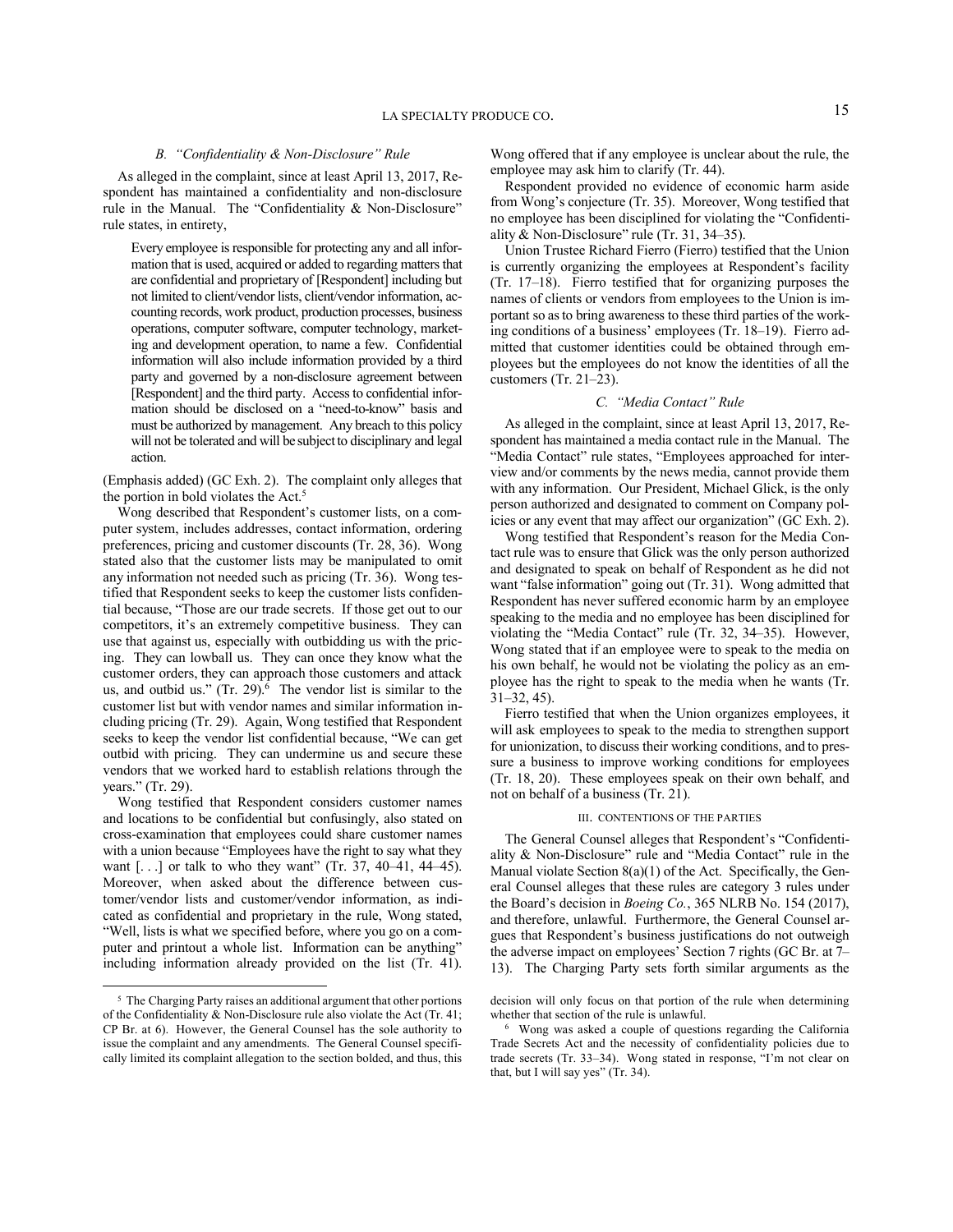## General Counsel (CP Br. at 6–8).

Respondent admits that it has maintained these two rules in the Manual since at least April 13, 2017. However, Respondent denies that these rules violate the Act as the rules were promulgated for legitimate and lawful business reasons such as to protect proprietary trade secrets which outweigh any potential impact on employees Section 7 rights (R. Br. at 8-19).

## IV. ANALYSIS OF UNFAIR LABOR PRACTICE

Section  $8(a)(1)$  of the Act makes it an unfair labor practice for an employer "to interfere with, restrain, or coerce employees in the exercise of the rights guaranteed in Section 7 [of the Act]." Section 7 provides that "employees shall have the right to selforganization, to form, join or assist labor organizations, to bargain collectively through representatives of their own choosing, and to engage in other concerted activities for the purpose of collective bargaining or other mutual aid or protection, and shall also have the right to refrain from any or all such activities." Specifically, Section 7 protects employees' right to discuss, debate, and communicate with each other regarding workplace terms and conditions of employment.

Under Board law, a work rule is unlawful if "the rule *explicitly* restricts activities protected by Section 7." *Lutheran Heritage*, supra at 646 (emphasis in original). Moreover, if a work rule does not explicitly restrict protected activities, it nonetheless may violate Section  $8(a)(1)$  if "(1) employees would reasonably construe the language to prohibit Section 7 activity; (2) the rule was promulgated in response to union activity; or (3) the rule has been applied to restrict the exercise of Section 7 rights." Id. at 647. However, in *Boeing Co.*, supra, the Board overruled the "reasonably construe" standard in prong 1 of *Lutheran Heritage* and replaced it with a new standard. The Board stated, "When evaluating a facially neutral policy, rule or handbook provision that, when reasonably interpreted, would potentially interfere with the exercise of NLRA rights, the Board will evaluate two things: (i) the nature and extent of the potential impact on NLRA rights, *and* (ii) legitimate justifications associated with the rule." Id., slip op. at 3 (emphasis in original). The Board continued, "*the Board* will conduct this evaluation, consistent with the Board's 'duty to strike the *proper balance* between . . . asserted business justifications and the invasion of employee rights in light of the Act and its policy', focusing on the perspective of employees, which is consistent with Section 8(a)(1)." Id. (emphasis in original, footnotes omitted).

Furthermore, the Board, as a result of this balancing, created three categories of employment policies, rules and handbook provisions:

 *Category 1* will include rules that the Board designates as lawful to maintain, either because (i) the rule, when reasonably interpreted, does not prohibit or interfere with the exercise of NLRA rights; or (ii) the potential adverse impact on protected rights is outweighed by justifications associated with the rule. Examples of

-

Category 1 rules are the no-camera requirement in this case, the "harmonious interactions and relationships" rule that was at issue in *Williams Beaumont Hospital*, and other rules requiring employees to abide basic standards of civility.

- *Category 2* will include rules that warrant individual scrutiny in each case as to whether the rule would prohibit or interfere with NLRA rights, and if so, whether any adverse impact on NLRA-protected conduct is outweighed by legitimate justifications.
- *Category 3* will include rules that the Board will designate as unlawful to maintain because they would prohibit or limit NLRA-protected conduct, and the adverse impact on NLRA rights is not outweighed by justifications associated with the rule. An example of a Category 3 rule would be a rule that prohibits employees from discussing wages or benefits with one another.

Id., slip op. at 3–4, 15 (citing *Williams Beaumont Hospital*, 363 NLRB No. 162 (2016)). These categories are not part of the balancing test but rather categorical assignment of a rule by the Board after the decision is made.<sup>7</sup> Id.

## *A. "Confidentiality & Non-Disclosure" Rule*

To recap, Respondent's "Confidentiality & Non-Disclosure" rule, since at least April 13, 2017, states:

Every employee is responsible for protecting any and all information that is used, acquired or added to regarding matters that are confidential and proprietary of [Respondent] including but not limited to client/vendor lists, client/vendor information, accounting records, work product, production processes, business operations, computer software, computer technology, marketing and development operation, to name a few. Confidential information will also include information provided by a third party and governed by a non-disclosure agreement between [Respondent] and the third party. Access to confidential information should be disclosed on a "need-to-know" basis and must be authorized by management. Any breach to this policy will not be tolerated and will be subject to disciplinary and legal action.

The complaint only alleged the language in bold as a violation of the Act but to ensure completeness, a reading of the entire rule is appropriate. As the "Confidentiality & Non-Disclosure" rule does not explicitly restrict Section 7 activity, and there is no allegation that this rule was promulgated in response to union activity or been applied to restrict Section 7 activity, prong 1 of *Lutheran Heritage* is implicated. As explained above, the "reasonably construed" standard in *Lutheran Heritage* has been replaced with the *Boeing* balancing test (balancing the legitimate interests served by a facially neutral rule with

<sup>7</sup> In this decision, I will not classify these rules per the categories set forth in *Boeing*. The Board stated, "The Board will determine, in future cases, what types of additional rules fall into which category." *Boeing*, supra at slip op. at 4. Thus, until the Board makes specific

determinations on which categories the "Confidentiality & Non-Disclosure" and "Media Contact" rules belong, it is not within my purview to assign as such.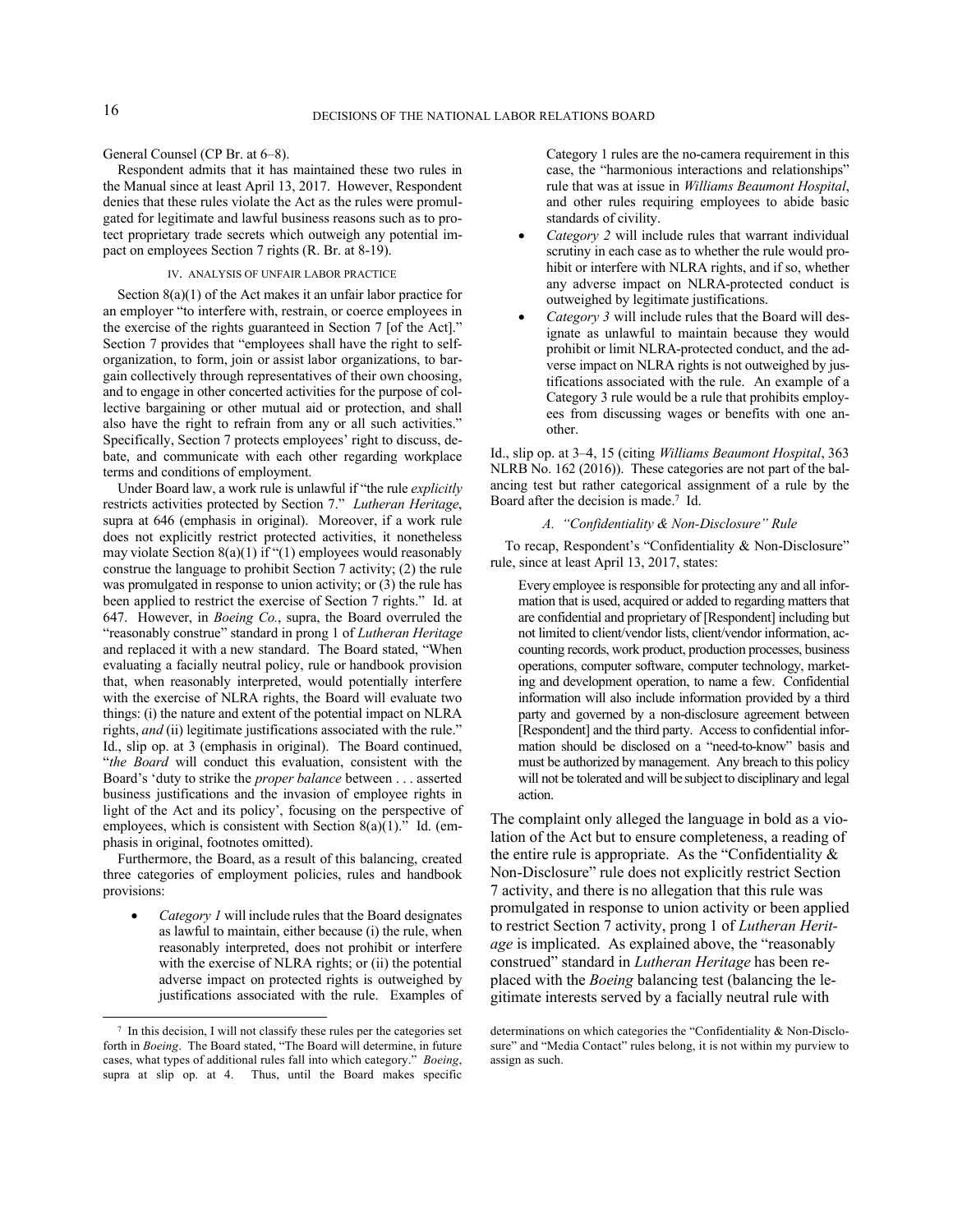the potential chilling effect of the rule on the exercise of Sec. 7 rights). Both the General Counsel and Respondent presented witnesses who testified uncontradicted about the impact of the rule on the employees and employer.

Turning to the balancing test, Respondent's asserted legitimate business justification, as explained by Wong, is that due to the nature of Respondent's competitive business, Respondent needs to keep its proprietary information of pricing and discounts offered to customers and vendors confidential. Respondent certainly has a substantial justification in protecting its pricing and discounts from competitors. However, the rule as stated does not purport to protect Respondent's proprietary information of pricing and discounts. To be clear, the General Counsel only alleged a very narrow portion of this rule to be unlawful. The rule states, in part, that employees must not divulge customer and vendor lists. Unfortunately, the record lacks any evidence as to whether it is well-known to employees what customer and vendor lists are as defined by Respondent. Customer and vendor lists as read in the rule may be read to be simply a list of customers and vendors, and not as described by Wong. To add to this confusion, Wong testified that while customer names and locations are confidential, employees may share this information with a union. But, the rule also states that customer information is confidential and proprietary. The lack of clarity as to what is permitted to be shared by employees is clear when examining the plain language of the rule and the testimony of Wong. Finally, Respondent claims that the California Uniform Trade Secrets Act "requires" this rule (R. Br. at 7, 11–16). I cannot accept this business justification claim as Wong clearly did not know whether Respondent was required to maintain such a rule (see Tr. 33–34). Even assuming that Respondent's arguments are valid, the confusion in what employees may not share regarding customers and vendors undermines Respondent's asserted legitimate business justification.

On the other hand, the potential impact on employees' Section 7 rights tips the scale in favor of employee rights. Respondent's "Confidentiality & Non-Disclosure" rule prohibits employees from sharing customer and vendor names with third parties such as a labor organization. Also generally, employees have a Section 7 right to appeal to an employer's customers and vendors for support in a labor dispute and do not constitute "a disparagement or vilification of the employer's product or reputation." *Kinder-Care Learning Centers*, 299 NLRB 1171 (1990) (*Allied Aviation Service Co. of New Jersey*, 248 NLRB 229, 230 (1980), enfd. 636 F.2d 1210 (3d Cir. 1980)). Again, Respondent's "Confidentiality & Non-Disclosure" rule fails to elucidate for employees what may be shared with third parties. Cf. *Macy's, Inc.*, 365 NLRB No. 116 (2017) (rule lawful which prohibited use of customer information, defining customer information and prohibiting use or disclosure of customers' social security numbers and credit card numbers). Thus, Respondent's "Confidentiality & Non-Disclosure" rule business justification does not outweigh the employees' Section 7 rights.

Respondent argues that no evidence was presented to demonstrate that the rule "actually interfered" with employees' Section 7 rights which essentially demonstrates that employees understand Respondent's intention for the rule (R. Br. at 10). However, this argument is unavailing. Inasmuch there is no evidence regarding interference of Section 7 rights, Respondent also provided no evidence that it suffered from any economic harm as a result of employees' violating the rule; in fact, according to Wong, employees could divulge lists of customers to third parties when conducting Section 7 activity and employees would not be violating the rule. However, as read, said employee conduct would be violating the rule. Therein lies the problem with the rule. The rule, as written, with specific reference to "customer/vendor lists" is vague and ambiguous, and the *Boeing* balancing test tips in favor of employees' Section 7 rights. Accordingly, the rule violates Section 8(a)(1) of the Act.

### *B. "Media Contact" Rule*

Respondent's Media Contact rule, since at least April 13, 2017, states, "Employees approached for interview and/or comments by the news media, cannot provide them with any information. Our president, Michael Glick, is the only person authorized and designated to comment on company policies or any event that may affect our organization." Again, the General Counsel has not alleged that Respondent's Media Contact rule does not explicitly restrict Section 7 activity, and there is no allegation that this rule was promulgated in response to union activity or been applied to restrict Section 7 activity, prong 1 of *Lutheran Heritage*, and the *Boeing* balancing test are implicated.

Respondent argues that it has a legitimate business interest to permit only its president to speak on its behalf. Respondent argues that the phrase "on its behalf" should make clear to any employee that while they may speak to the media on any subject, they may not on its behalf (R. Br. at 16). Again, while that argument may be true, the rule as read precludes employees from speaking to the media on any subjects regarding Respondent. While it is certainly a legitimate business reason for Respondent to designate whom it wants to speak on its behalf, employees' Section 7 rights certainly tip the scales in their favor. For example, Section 7 of the Act permits employees to speak to the public including the media regarding labor disputes. See *Valley Hospital Medical Center, Inc.*, 351 NLRB 1250, 1252 (2007), enfd. sub nom. *Nevada Service Employees Local 1107 v. NLRB*, 358 Fed.Appx. 783 (9th Cir. 2009).

Respondent concedes that Section 7 rights include employees' right to speak with the media about working conditions and other terms and conditions of employment (R. Br. at 16, 18). See *Trump Marina Casino Resort*, 355 NLRB 585 (2010) (rule allowing only company executives to speak with the media was overbroad and without legitimate business justification thereby violating Sec. 8(a)(1) of the Act); *Crown Plaza Hotel*, 352 NLRB 382, 385–386 (2008). The Media Contact rule as written does not clarify that employees may speak to the media on their own behalf but clearly states that employees may not speak to the media about Respondent when approached. The second sentence of the Media Contact rule does not make clear to employees that they can speak to the media on their own behalf. Instead, the second sentence indicates to employees that they may not speak to the media about Respondent's policies which could also concern working conditions and other terms and conditions of employment which impacts their Section 7 rights. The Media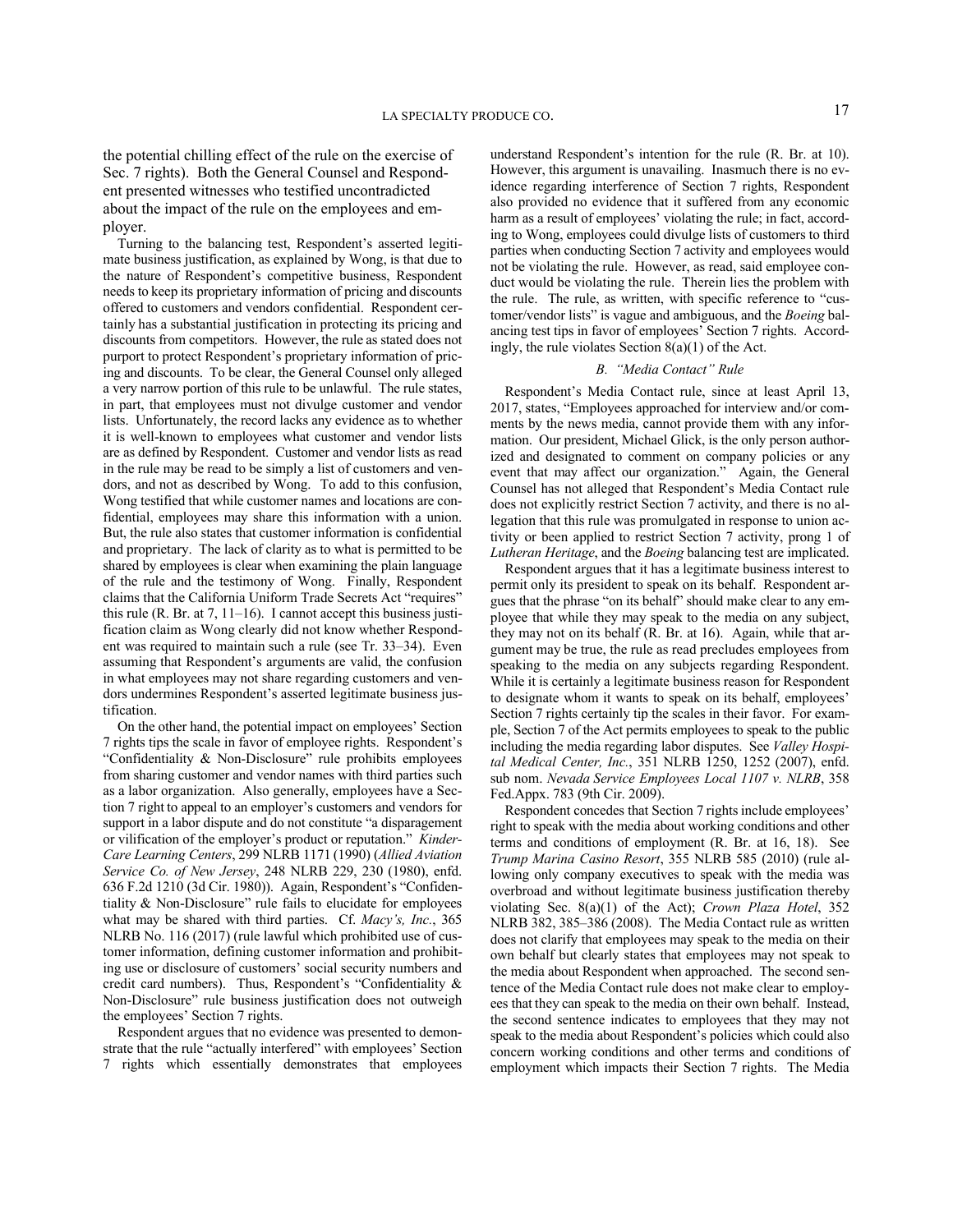Contact rule as written creates a chilling effect on employees when exercising Section 7 rights. Moreover, the Board in *Boeing* noted that the Board will balance an employer's legitimate interests served by a facially neutral policy with the *potential* chilling effect of the rule on the exercise of Section 7 rights. *Boeing*, supra at slip op. 10 fn. 47. Thus, the General Counsel need not prove actual harm to employees as argued by Respondent (R. Br. at 17).

In sum, Respondent's "Media Contact" rule is unlawful, and violates Section  $8(a)(1)$  of the Act.

#### CONCLUSIONS OF LAW

1. Respondent is an employer engaged in commerce within the meaning of Section 2(2),  $(6)$ , and  $(7)$  of the Act.

2. Respondent maintained the following rules in its LA & SF Specialty Employee Manual since at least April 13, 2017, that are facially unlawful, which could be understood to prohibit employees from engaging in activities protected under Section 7 of the Act, and therefore, violate Section 8(a)(1).

i. In the Confidentiality & Non-Disclosure rule:

Every employee is responsible for protecting any and all information that is used, acquired or added to regarding matters that are confidential and proprietary of [Respondent] including but not limited to client/vendor lists,

ii. In the Media Contact rule:

Employees approached for interview and/or comments by the news media, cannot provide them with any information. Our President, Michael Glick, is the only person authorized and designated to comment on Company policies or any event that may affect our organization.

3. The above unfair labor practice affects commerce within the meaning of Section 2(6) and (7) of the Act.

## **REMEDY**

Having found that the Respondent has engaged in certain unfair labor practices, I shall order it to cease and desist therefrom and to take certain affirmative action designed to effectuate the policies of the Act. To remedy Respondent's violations of Section 8(a)(1) of the Act, I shall recommend that Respondent post and abide by the attached notice to employees.

On these findings of fact and conclusions of law and on the entire record, I issue the following recommended<sup>8</sup>

#### ORDER

Respondent, LA Specialty Produce Company, Hayward, California, its officers, agents, successors, and assigns, shall

1. Cease and desist from

-

(a) Maintaining the following unlawful rules in its LA  $&$  SF

Specialty Employee Manual:

i. In the Confidentiality & Non-Disclosure rule:

Every employee is responsible for protecting any and all information that is used, acquired or added to regarding matters that are confidential and proprietary of [Respondent] including but not limited to client/vendor lists,

ii. In the Media Contact rule:

Employees approached for interview and/or comments by the news media, cannot provide them with any information. Our President, Michael Glick, is the only person authorized and designated to comment on Company policies or any event that may affect our organization.

(b) In any like or related manner interfering with, restraining, or coercing employees in the exercise of the rights guaranteed them by Section 7 of the Act.

2. Take the following affirmative action necessary to effectuate the policies of the Act.

(a) Rescind the unlawful rules as set forth above.

(b) Furnish employees with inserts to its LA  $&$  SF Specialty Employee Manual regarding Confidentiality & Non-Disclosure and Media Contact rules that (1) advise that the unlawful rules have been rescinded, or (2) provide lawfully worded rules.

(c) Within 14 days after service by the Region, post at its Hayward, California facility, copies of the attached notice marked "Appendix." <sup>9</sup> Copies of the notice, on forms provided by the Regional Director for Region 32, after being signed by the Respondent's authorized representative, shall be posted by the Respondent and maintained for 60 consecutive days in conspicuous places including all places where notices to employees are customarily posted. In addition to physical posting of paper notices, the notices shall be distributed electronically, such as by email, posting on an intranet or an internet site, and/or other electronic means, if the Respondent customarily communicates with its employees by such means. Reasonable steps shall be taken by the Respondent to ensure that the notices are not altered, defaced, or covered by any other material. In the event that, during the pendency of these proceedings, the Respondent has gone out of business or closed the facility involved in these proceedings, the Respondent shall duplicate and mail, at its own expense, a copy of the notice to all current employees and former employees employed by the Respondent at any time since April 13, 2017.

(d) Within 21 days after service by the Region, file with the Regional Director a sworn certification of a responsible official on a form provided by the Region attesting to the steps that the Respondent has taken to comply.

Dated, Washington, D.C. June 28, 2018

<sup>9</sup> If this Order is enforced by a judgment of a United States court of appeals, the words in the notice reading "Posted by Order of the National Labor Relations Board" shall read "Posted Pursuant to a Judgment of the United States Court of Appeals Enforcing an Order of the National Labor Relations Board."

<sup>8</sup> If no exceptions are filed as provided by Sec. 102.46 of the Board's Rules and Regulations, the findings, conclusions, and recommended Order shall, as provided in Sec. 102.48 of the Rules, be adopted by the Board and all objections to them shall be deemed waived for all purposes.